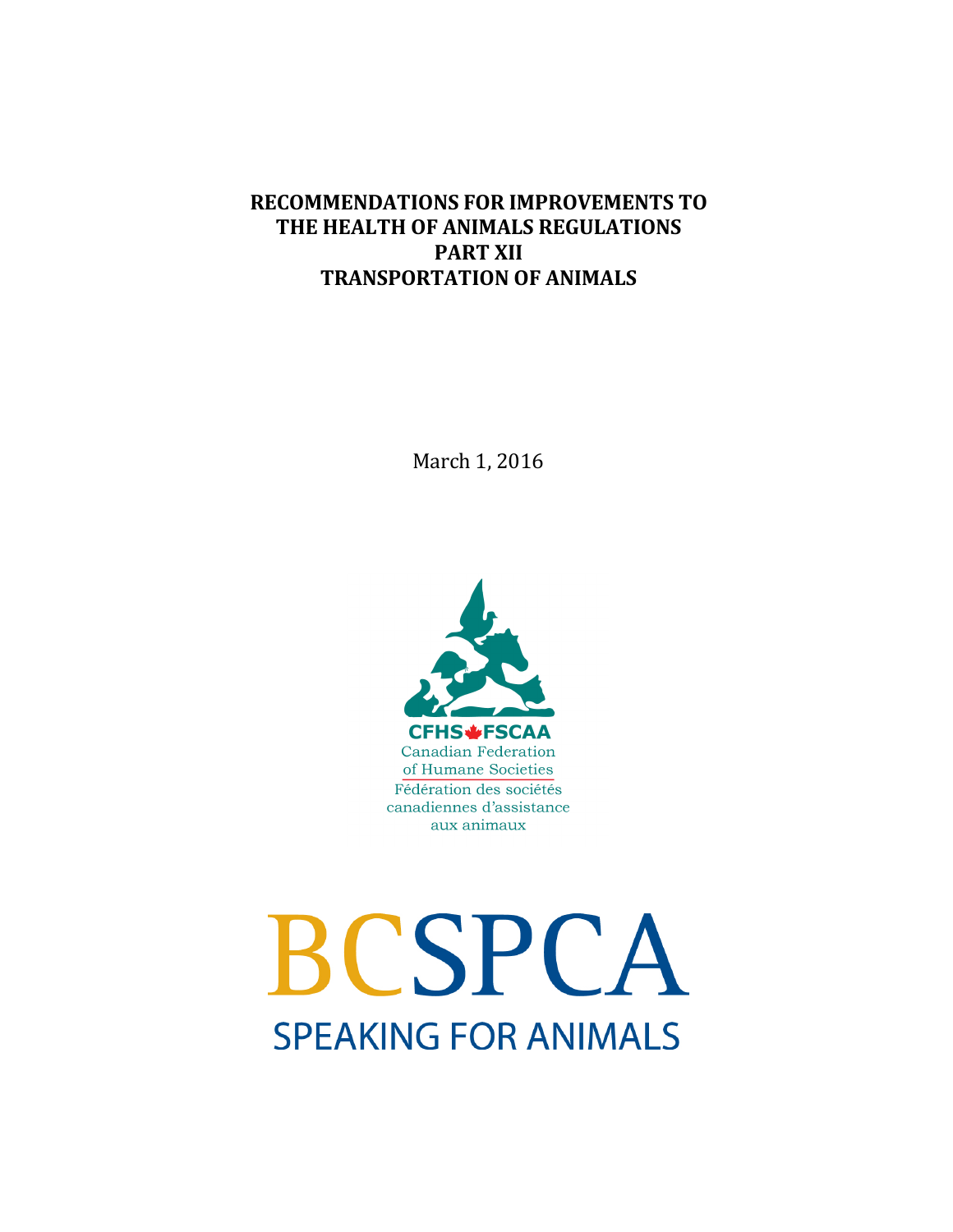## **ACKNOWLEDGEMENTS**

The Canadian Federation of Humane Societies and the BC SPCA wish to thank the Animal Welfare Foundation of Canada for its contribution of funding towards the development of this report. We also extend our gratitude to Dr. Hank Classen, Dr. Terry Whiting, Dr. Ernie Olfort, Ms. Penny Lawliss, Mr. Ian MacMillan, and Ms. Joy Ripley for their advice at various stages of the preparation of this document.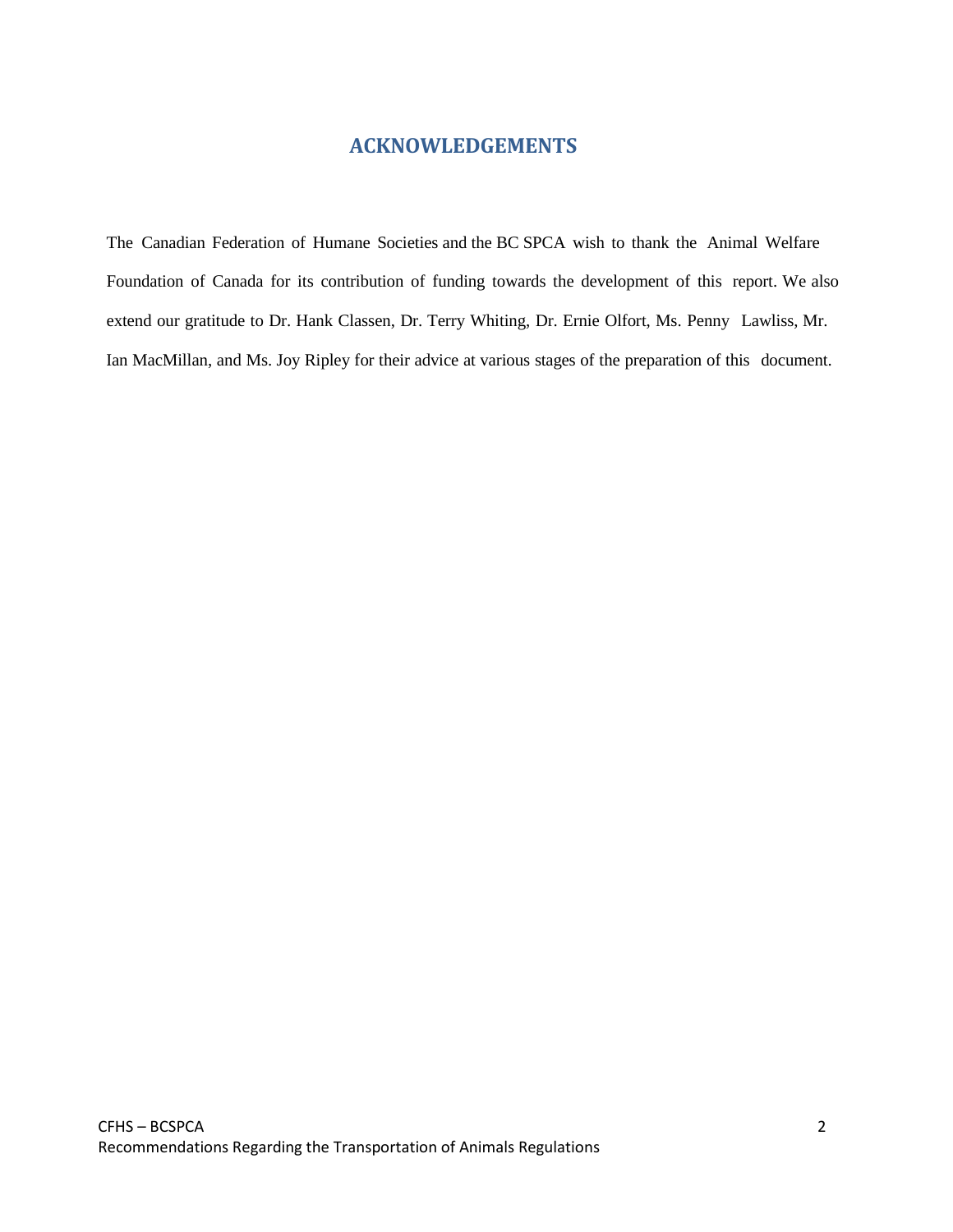# **TABLE OF CONTENTS**

| Enforcement | 31 |
|-------------|----|
|             |    |
|             |    |
|             |    |
|             |    |
|             |    |
|             |    |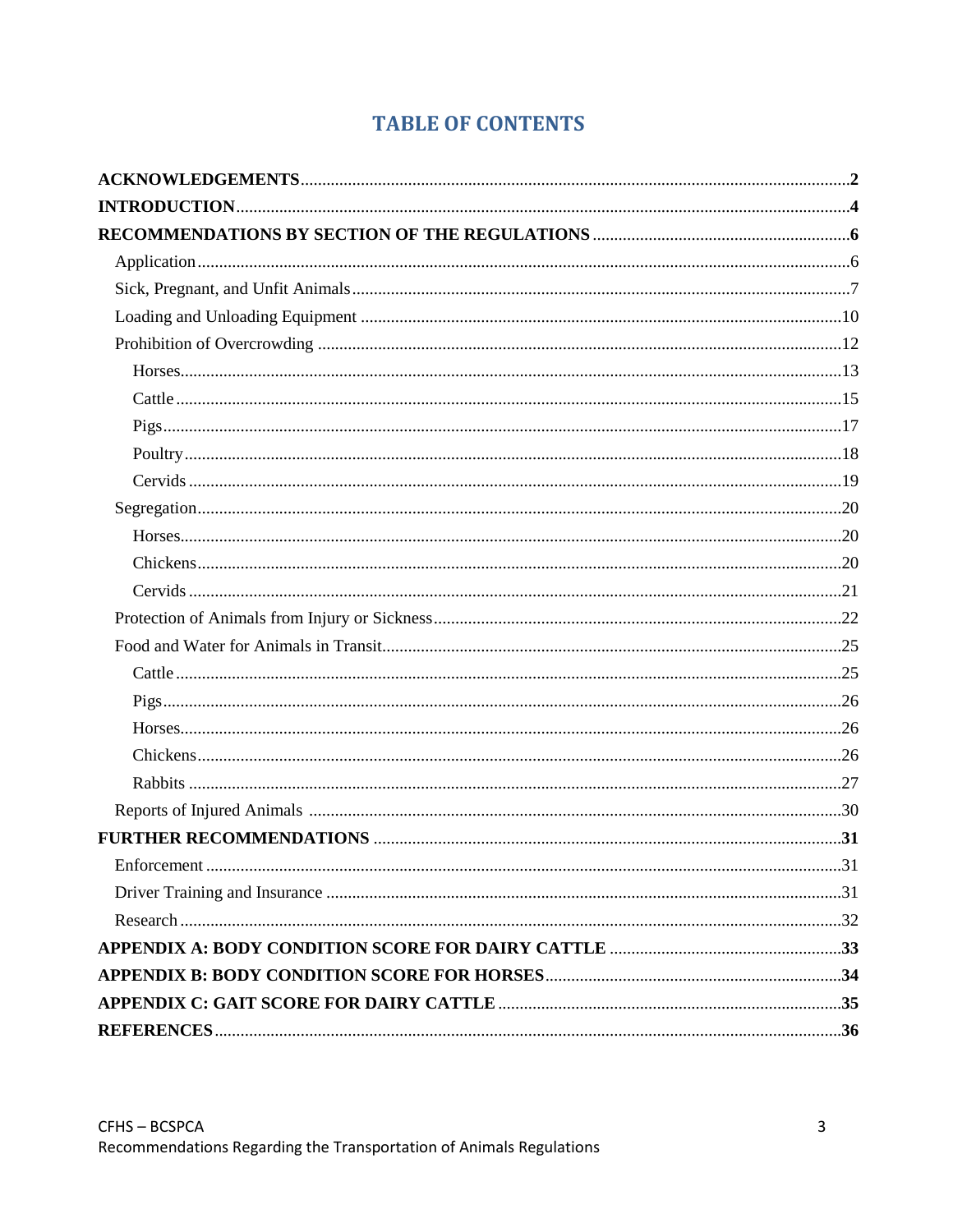## **INTRODUCTION**

The Canadian Federation of Humane Societies (CFHS) and the British Columbia Society for the Prevention of Cruelty to Animals (BCSPCA) have developed the following comments with the aim of providing science-based recommendations for changes to the current Regulations for the Transportation of Animals. The recommendations found in this document represent what our organizations believe are reasonable and practical requests for changes to be made to the regulations. These recommendations are supported by published research and are representative of both voluntary and regulatory standards of animal transportation in other developed nations.

In preparing these regulations, we have taken note of the fact that farm animals are transported daily, all across Canada. At any given time, day or night, hundreds of trucks are carrying thousands of animals on our roads. Transporters range from commercial operators who make their living transporting farm animals to one-time buyers who need to get one animal home from a neighbour. Equipment ranges from state-ofthe-art machinery to 50-year-old technology, tri-axles to half-tons, and goosenecks to minivans. Drivers may have experience with tens of thousands of animals or with only one or two, and the entire range of scenarios in between. Regulations must be designed so that every one of these individuals can comply with them. Changes to the regulations must be proactive from an animal welfare perspective and must also be practical and enforceable. They must also be advertised widely to the industry to ensure that all types of animal transporters are made aware of the changes made.

We strongly believe that the Government of Canada bears a responsibility to its citizens to ensure the care and welfare of animals during transportation. The act of transporting animals creates a high risk both for animal suffering and for susceptibility to and transfer of disease. Accordingly, the grounds for governmental responsibility to the public on this issue are two-fold, as both animal welfare and food safety are at risk.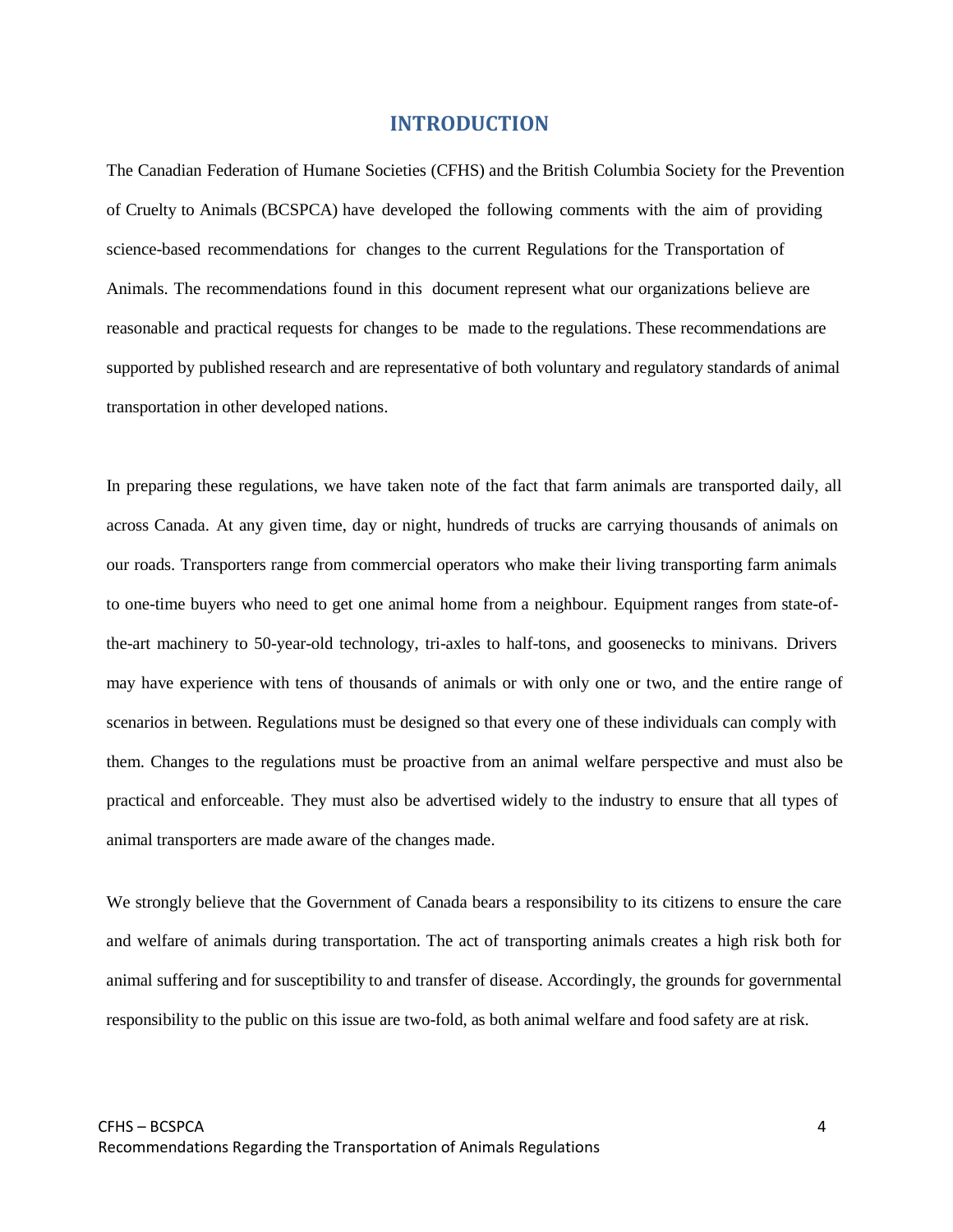Transportation is stressful for animals and generally compromises their welfare, as has been demonstrated by numerous scientific studies<sup>1</sup>. These studies have used a variety of methods for evaluating stress and welfare, including behavioural parameters, pathological parameters (such as incidence of injury and posttransport infectious disease and mortality rates), and physiological parameters (such as heart rate, serum and saliva cortisol, and immune cell proliferation). Compromised welfare may result from any one of a number of the following factors, or from compounded effects:

- Animal factors the anatomy and physiology of the animal (based on species, age, sex and health status);
- Personnel factors animal handling during loading and unloading, driving skill and care;
- Predictable transportation factors type and design of vehicle, loading density of animals, approximate length of journey;
- Dynamic transportation factors climate (temperature and weather), road conditions, traffic conditions.

In order to ensure that animal welfare is not compromised during transportation, all of these factors need to be considered before each trip. While many animal transporters take these factors into account and refuse to sacrifice the welfare of their animals for the sake of convenience or monetary gain, some do not. Accordingly, regulations are required in order to protect animals from suffering during transportation. Canada must establish itself as a world leader in developing science-based animal welfare regulations. The comments that follow represent recommendations for amendments to the Regulations – amendments which are essential for the adequate protection of animals during transportation.

 $^{1}$  e.g. Beef cattle: Tarrant and Grandin, 2000; Dairy Calves: Sartorelli et al., 1992; Horses: Waran and Cuddleford, 1995; Pigs: Geverink et al, 1998; Broiler chickens: Weeks and Nicol, 2000; Cervids: Grigor et al, 1998.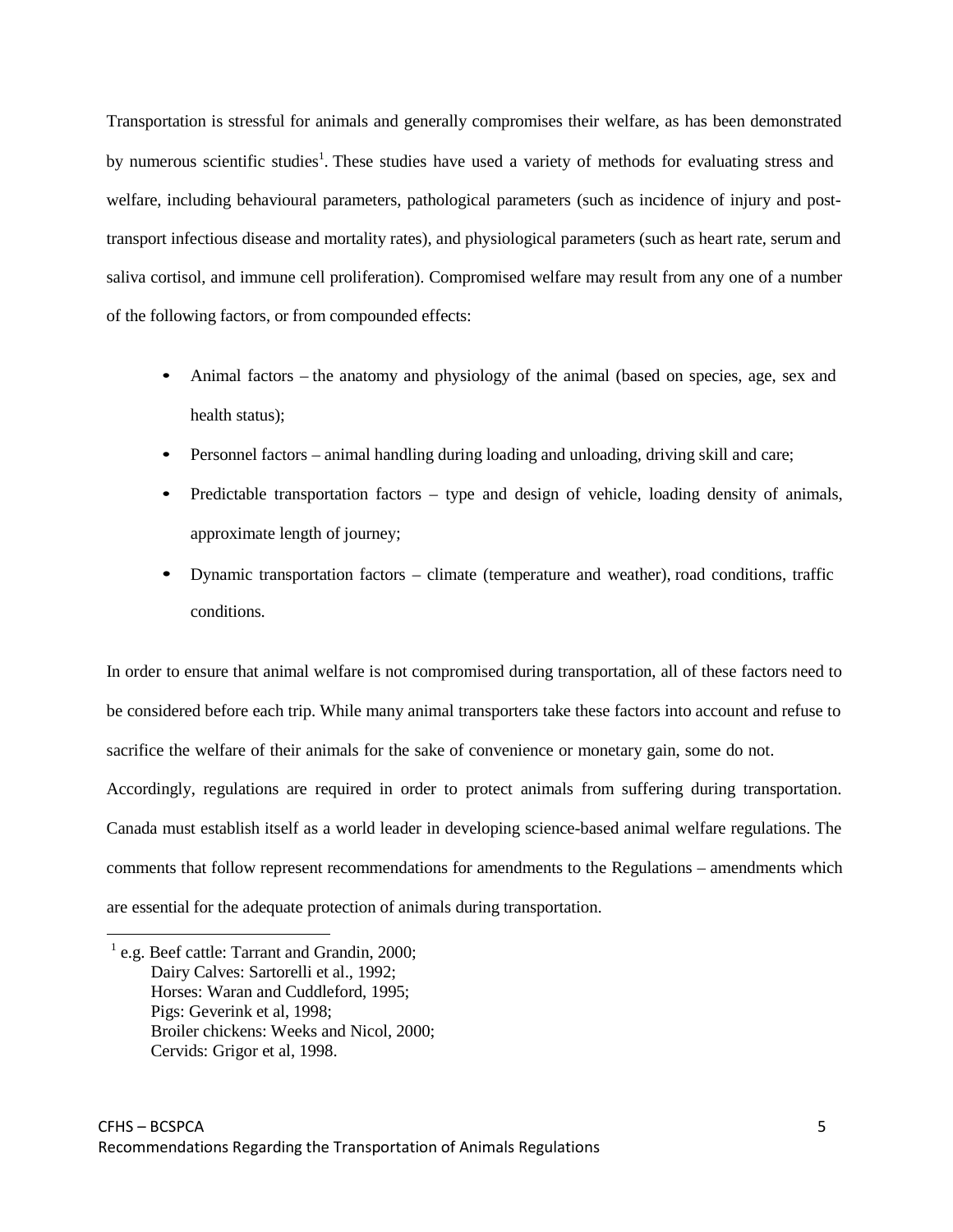## **RECOMMENDATIONS BY SECTION OF THE REGULATIONS**

## **Application**

#### **Background**

Animals are regularly transported from farms in Canada to the USA, for feeding and/or slaughter. Transport or slaughter of these animals may not be in accordance with Canadian law, but little can be done to ensure that our standards are being adhered to once animals have crossed the border. For example, rabbits are regularly transported from Manitoba to California; at this time, US law does not require rabbits to be rendered unconscious prior to bleeding. In this case, a regulation preventing the transport of animals to jurisdictions where they would not be slaughtered in accordance with the Canadian Meat Inspection Regulations would prevent inhumane slaughter of these animals. Additionally, total transport time of animals leaving Canada should be taken into consideration. Transport of animals for durations longer than our law permits should be prohibited, even if only a small portion of the journey takes place within Canada.

## **Recommendation 1**.

The regulations should prohibit the transport of animals out of Canada, when evidence exists that the animals will be transported, handled, or slaughtered in a manner that would contravene Canadian laws once leaving the country. If feasible, inspectors should be authorized to place a "stop transport order" on such shipments of animals.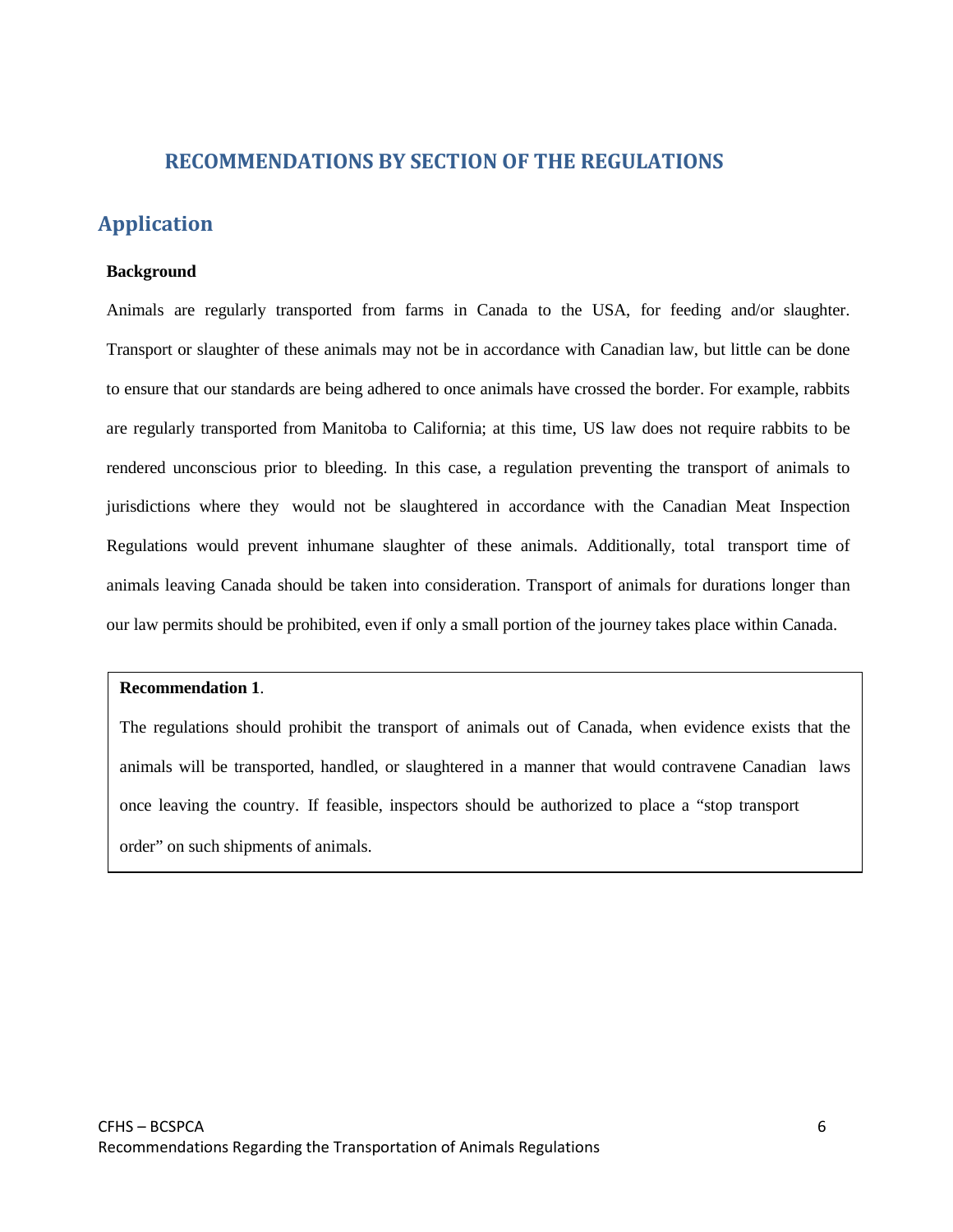## **Sick, Pregnant, and Unfit Animals**

#### **Background**

We urge the Canadian Food Inspection Agency (CFIA) to insert the current Compromised Animal Policy directly into these regulations. Moreover, the criteria for an animal to be designated as compromised should be expanded to include conditions other than non-ambulation. These criteria could be included in a Schedule to the Regulations, perhaps in the form of a decision tree appropriate for use by producers, haulers and inspectors; this kind of system is already in place in Ontario.

As is described by European Union's Food Safety Authority's Scientific Panel on Animal Health and Animal Welfare (AHAW, 2004):

"If sick, injured or dead animals are found, the person responsible needs clear knowledge of, or instructions about what to do. It is important that records are kept and made available to the competent authority, for example to veterinary inspectors, of all sick, injured or dead animals, including any disposed of during a journey. Where the animals are transported to slaughter, the abattoir as well as the owner of the animals will need a copy of the record. If an animal is found to be sick or injured on a journey, humane killing on the vehicle will sometimes be required. Hence, the responsible person on the vehicle will need to carry, and be trained in the use of, equipment for humane killing of the species carried."

### **Recommendation 2.**

Animals deemed compromised (unfit for transport) should not be permitted to be transported without permission from an inspector, unless they are transported directly to a veterinarian for medical treatment or euthanasia.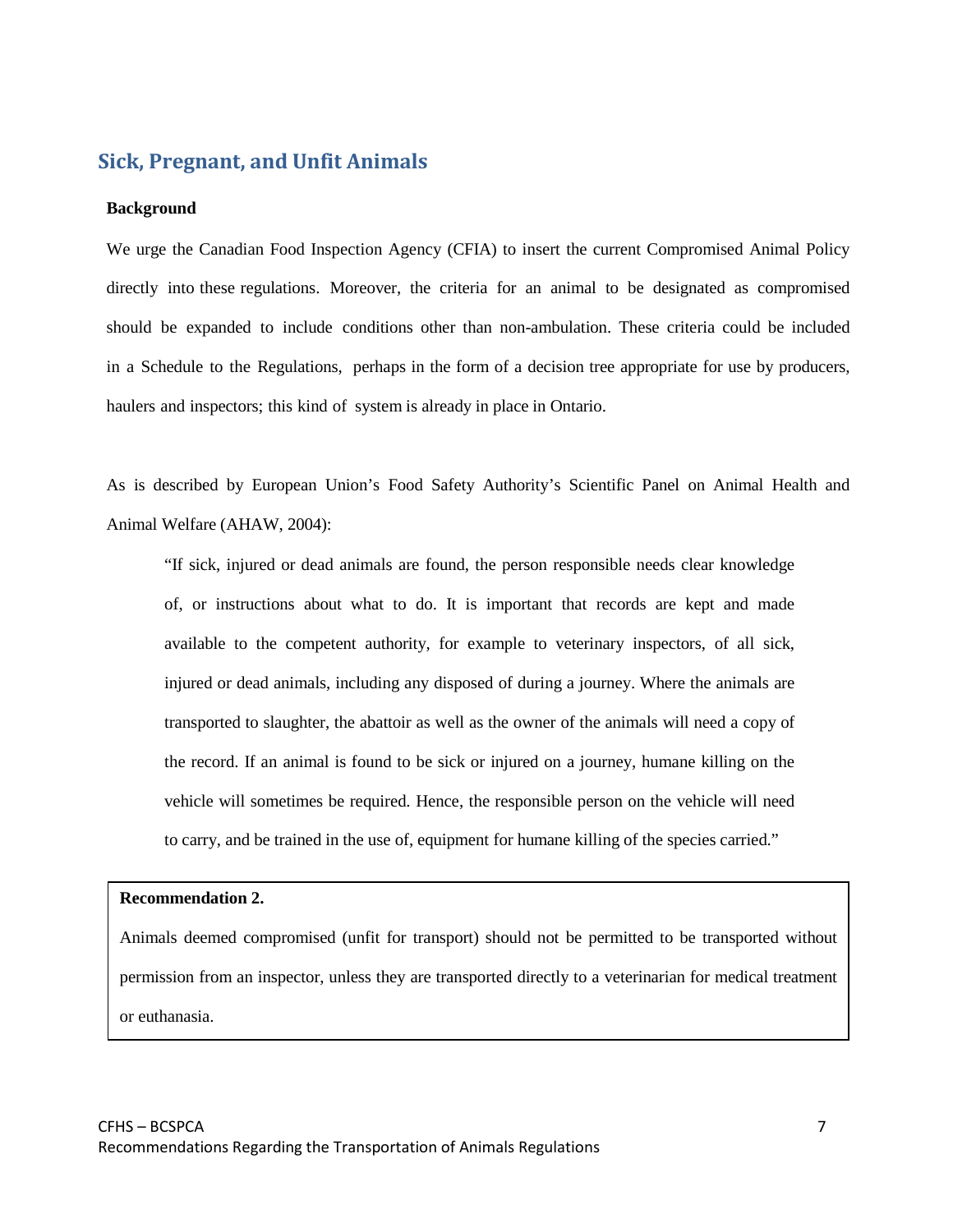## **Recommendation 3.**

Animals deemed compromised should include those identified by the European Union Food Safety

Authority's Scientific Panel on Animal Health and Animal Welfare (AHAW, 2004). These are:

- Animals that have given birth in the preceding [7 days]
- Newborn animals in which the navel has not completely healed, e.g. not dried/fallen off
- Mammals or birds that are, because of serious disease or injury, unable to walk unaided onto the container or vehicle (e.g. without the use of electric goads or dragging) or which can be expected not to be capable of unaided locomotion after transport, such as:
	- Animals which are unable to rise to a standing position but will eat and drink
	- Animals that experience severe pain when moving e.g. animals with broken extremities (such as broken horns or limbs) or a broken pelvis
	- Animals with large, deep wounds
	- Animals with severe haemorrhages
	- Animals with severe system disorders
	- Animals that are only able to stand after being forced (e.g. very weak, fatigued, or emaciated animals) or fish which are unable to maintain their normal position in the water
	- Animals that are lame to such a degree that they can put little or no weight on one of their legs
	- Animals with a uterine prolapse
	- Animals that have just\* undergone an on-farm operation such as dehorning, beaktrimming, [or castration]
	- Animals with visible cardiovascular or respiratory disorders, e.g. those demonstrating forced inhalation, respiratory distress, or gasping for air.
	- Animals with severe inflammation, e.g. due to mastitis or pneumonia
	- Animals that lack coordination, e.g. animals that have difficulties keeping their balance, animals that have been given sedative drugs
	- Animals that have an obviously disturbed reaction to their environment, e.g. extreme agitation, disorder of nervous system, intoxication
	- Animals with a substantial rectal prolapse
	- Animals with significant damage to living tissue

## \*within the preceding 48 hours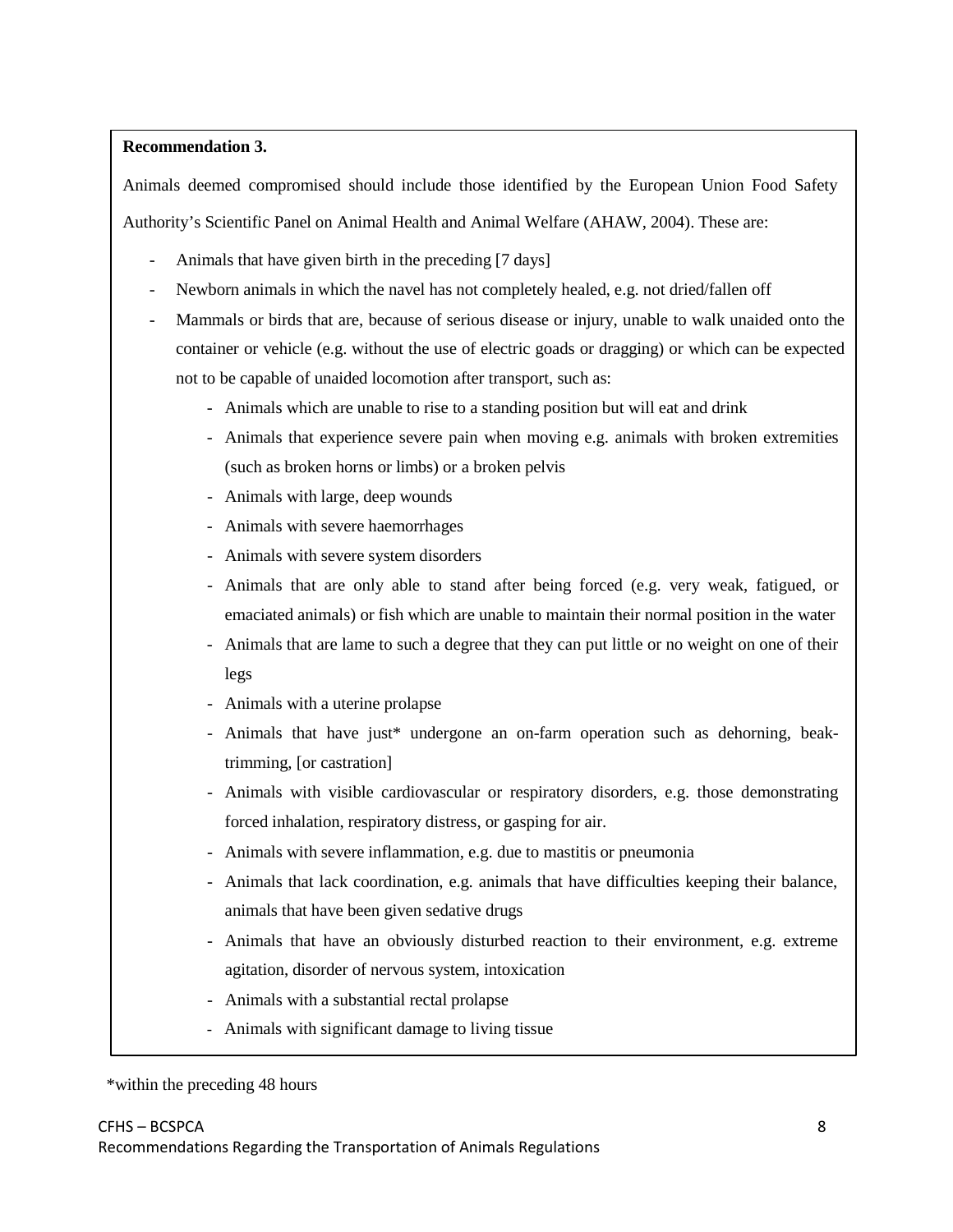### **Recommendation 4.**

Further, we recommend that animals be classified as compromised if they:

- are cattle or pigs under 28 days of age (Knowles et al, 1995; SCAHAW, 2004); or
- score 2 or less on a 1-5 scale of body condition (BCS), such as Edmondson's for dairy cattle (1989; Appendix A) or 3 or less on a 1-9 BCS scale, such as Henneke's for horses (1983; Appendix B); or
- score 4-5 on a 1-5 gait scale, such as Flower and Weary's for dairy cattle (2006; Appendix C); or
- demonstrate obvious signs or symptoms of any contagious or infectious disease or illness.

Special consideration must be also afforded to spent hens, as these animals are frequently injured during loading and are generally more susceptible to transport stress (see *Food and Water for Animals in Transit*).

## **Recommendation 5.**

Animals should be scored for health and fitness at "staging points" such as auction yards, ports and borders (provincial and national), in order to identify compromised animals. Body condition score (BCS), lameness score, and general animal health should be assessed at these points. It is the responsibility of the transporter to refuse loading of compromised animals; accordingly, producers and transporters should score animals before they leave the origin farm.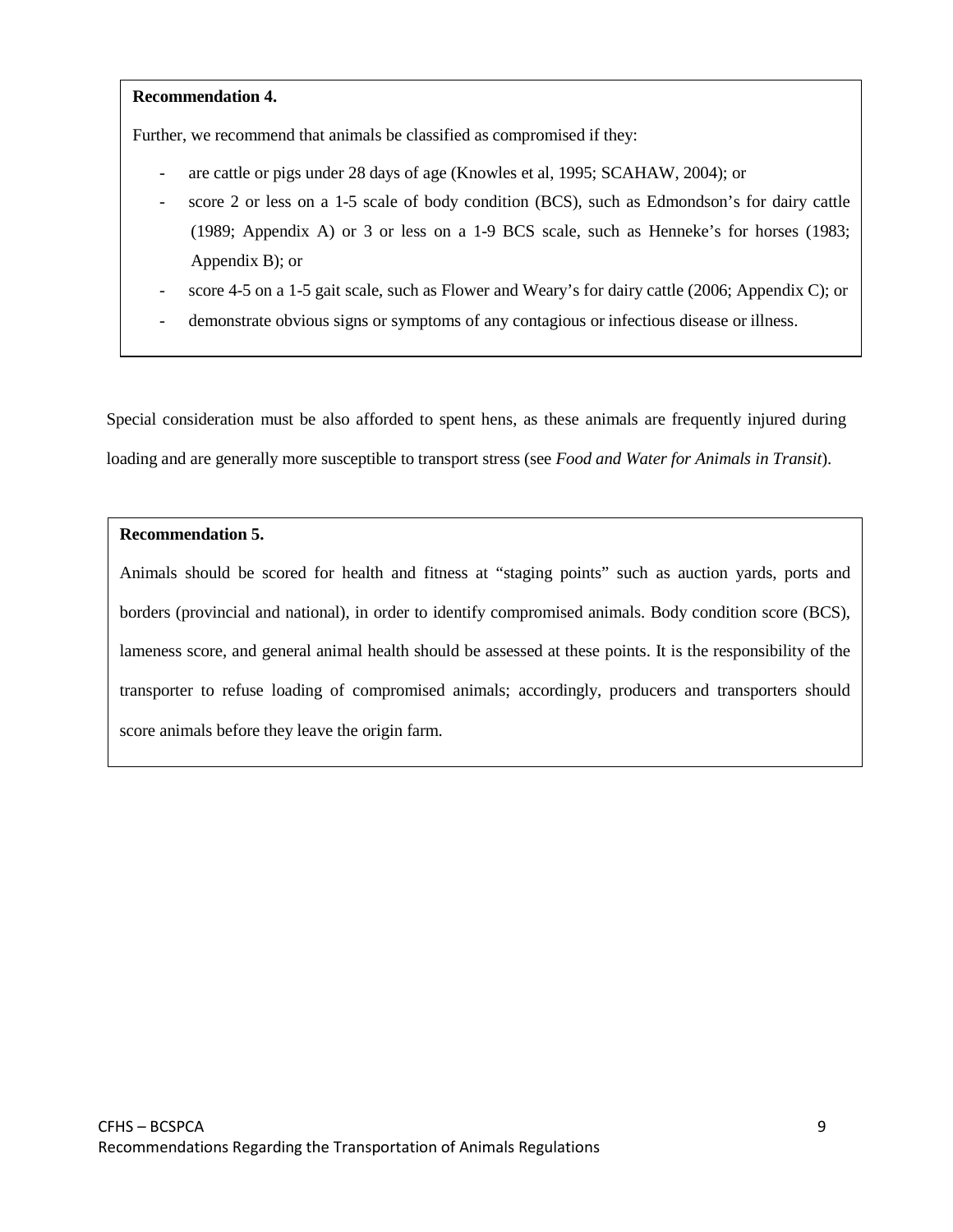## **Loading and Unloading Equipment**

#### **Background**

Loading and unloading are typically the most stressful aspects of transportation<sup>2</sup>. Electric prods cause acute stress in pigs, increasing animals' heart rates by an average of 150% (van Putten and Elshof, 1978), and have been shown to significantly compromise carcass quality (Guise and Penny, 1989). More recently, Allison et al (2006) reported substantial behavioural and physiological signs of stress in pigs loaded using an electric goad. Grandin (1997) demonstrated a similar effect in cattle, the former using behavioural measures, and the latter using physiological signs of stress (e.g. heart rate and immunological factors). Matthews (2000) recommended against using electric goads on cervids due to the exaggerated responses of these animals, which may lead to injury of goaded animals, conspecifics, or handlers (Matthews 2000).

#### **Recommendation 6.**

Handling methods that cause pain, bruising, and bone breakages should be prohibited, unless necessary in emergencies, when animal or human safety is at risk. Examples of such practices include:

- the use of sticks or canes on the face, genitalia, udder, spine, legs or any bony protrusions
- the practice of breaking the facial bones of boars prior to transportation ("boar bashing")
- the use of electric prods
- the use of painful methods for controlling horses, such as twitches (SCAHAW, 2004) or chains under the lips
- the catching of sheep by their fleece (Cockram and Lee, 1991)
- the catching of chickens by their wings, necks, or by only one leg (AHAW, 2004)

 $^{2}$  e.g. Dairy calves: Agnes et al, 1990; Kent and Ewbank, 1983; Sheep: Broom et al, 1996; Knowles et al, 1995; Hall and Bradshaw, 1998; Horses: Waran and Cuddeford, 1995; Pigs: Bradshaw et al, 1996; Cervids: Goddard, 1998.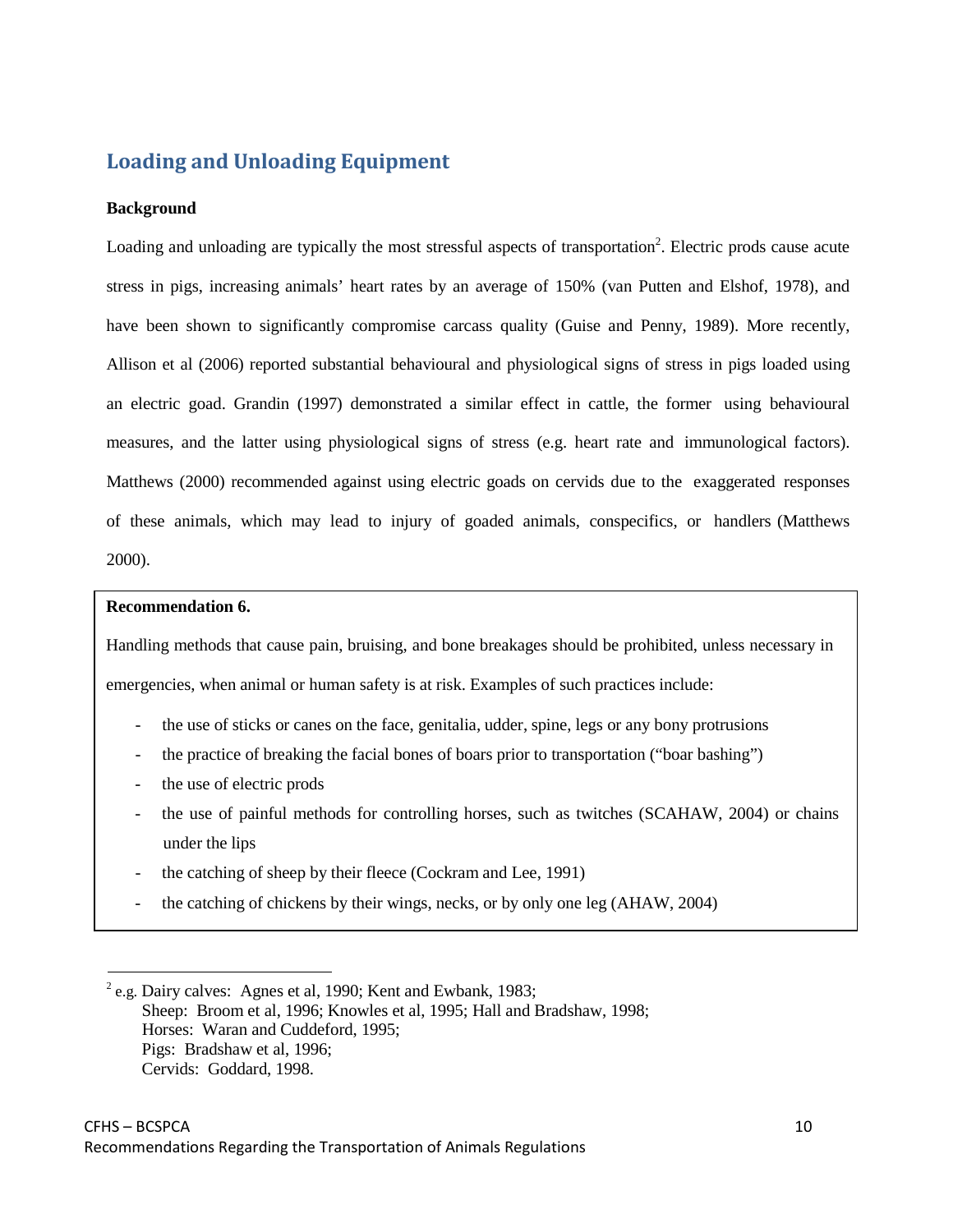## **Recommendation 7.**

Maximum slope of loading/unloading ramps indicated in the Recommended Code of Practice –

Transportation (RCOP – Transportation; CARC, 2001) are supported by science and should be made

mandatory:

- Pigs: 20º (supported by Lambooij, 2000; Phillips et al, 1989)
- Sheep, Goats and Cervids: 35º
- Cattle:  $25^{\circ}$  although less steep ramps (e.g. 11°) are preferable (Grandin, 2000)
- Horses: 30º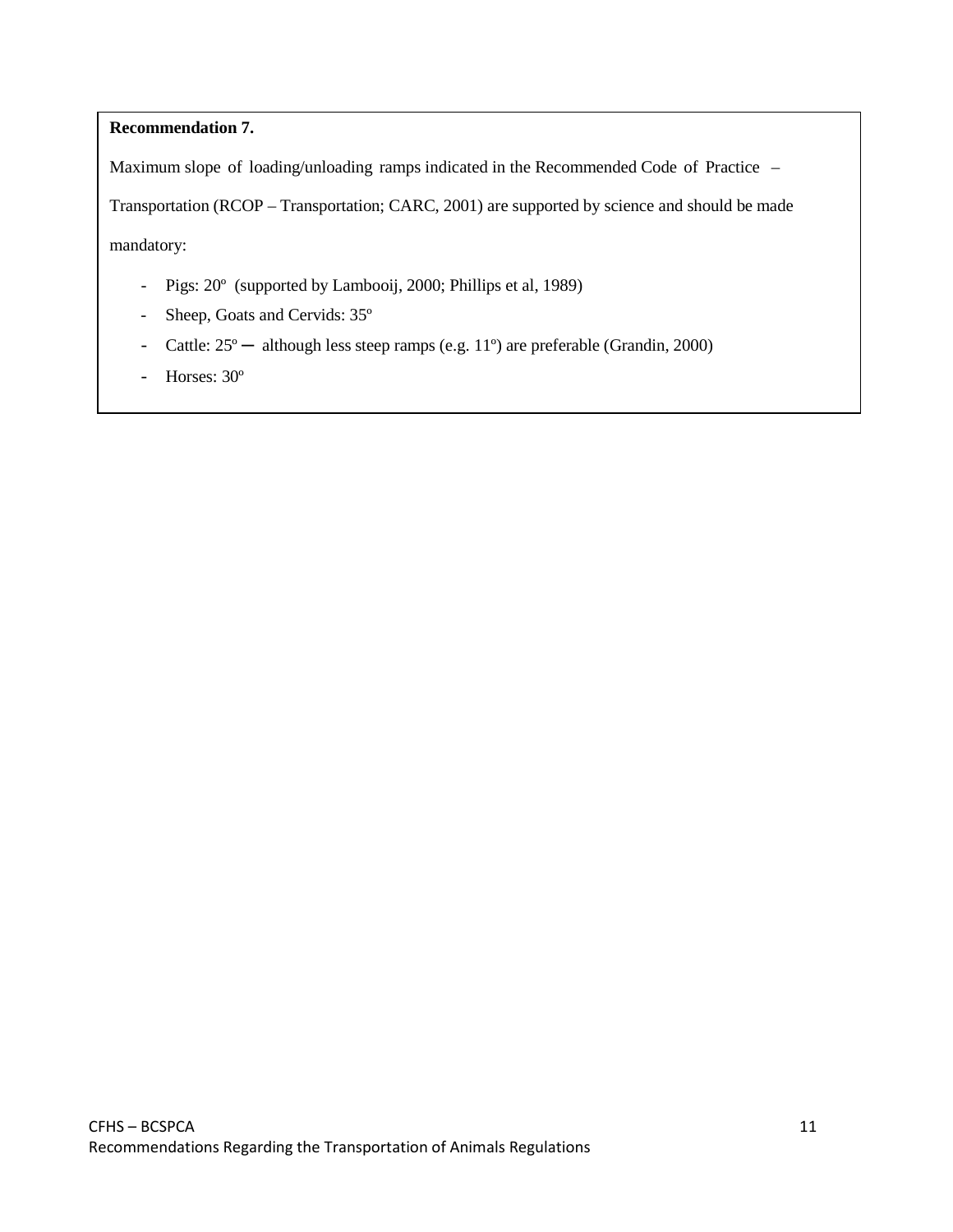## **Prohibition of Overcrowding**

## **Background**

The loading densities recommended by the Recommended Code of Practice for the Care and Handling of Farm Animals (RCOP) – Transportation (CARC, 2001) are not strictly based on experimental research and are generally greater than the recommended or mandatory densities in other developed countries. Stress and discomfort are caused by high temperatures within the load, regardless of species. Accordingly, loading density should be decreased at high ambient temperatures and humidities.

## **Recommendation 8.**

"Humidex" ratings, which incorporate temperature and humidity should be developed and inserted into the regulations and loading density should be lowered by 25% when humidex readings are above a threshold value. We appreciate the difficulties associated with adherence to and enforcement of such a regulation due to unpredictable climatic conditions; however, transporters should be required to consider the predicted high daily temperature when creating their trip plan.

## **Recommendation 9.**

Loading density charts similar to those provided in the Recommended Code of Practice for the Care and Handling of Farm Animals – Transportation (CARC, 2001) should be incorporated into the Regulation. These figures could be expressed in body weight per foot of running deck, if easier for the industry to implement.

## **Recommendation 10.**

The density of each load should be posted on the side of the conveyance or in another clear manner that

facilitates inspection.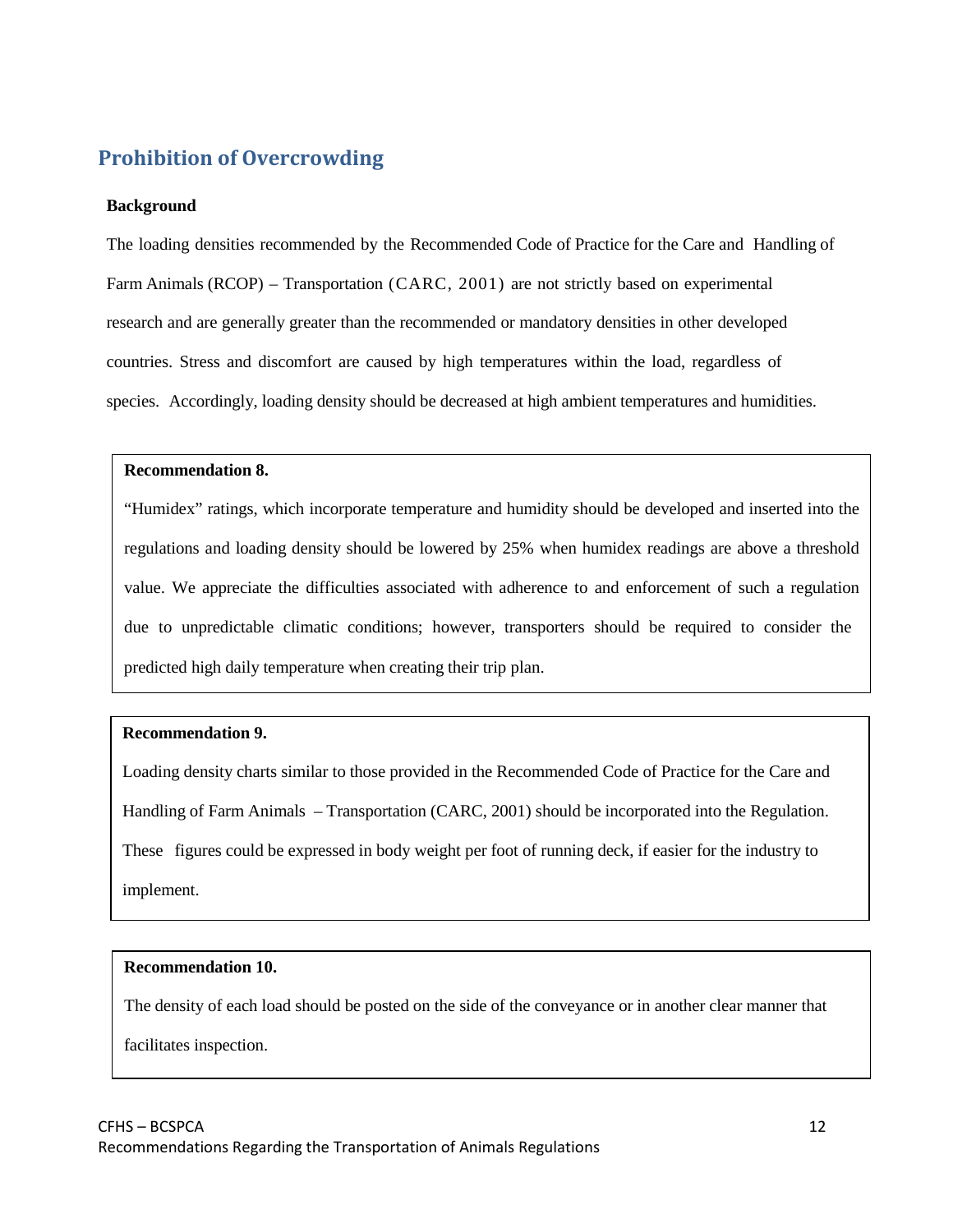While little research has been conducted on the effects of group size on welfare during transport, one study found that dairy cattle transported in smaller pens demonstrate lower heart rates (Eldridge and Winfield, 1988). Serious consideration should also be afforded to the orientation of animals within the load. For example, several studies have indicated that horses experience significantly less stress when transported facing rearward than forward (Waran et al, 1996; Clark et al, 1993).

#### **Recommendation 11.**

Cross-gates (partitions) should be made mandatory in order to create smaller groups of animals; maximum group sizes should be designated as follows:

- adult horses 8 animals
- adult cattle  $8$  animals (SCAHAW, 2004)
- $calves 15$  animals
- adult pigs  $-15$  animals
- $pi$ glets 32 animals
- sheep or goats 32 animals
- cervids 8 animals (Matthews, 2000)

Cross-gates should be solid and should extend from the floor to the height of the tallest animal, in order to prevent animals from slipping under or attempting to climb over them.

#### *Horses*

The loading density chart for horses in the RCOP – Transportation represents the high end of actual loading densities in Canada (Whiting, 1999). However, at a density within this recommended range  $(1.28m^2/a$ nimal – no animal weights indicated), incidence of falling and injury is greater than at a density much lower than the recommended range  $(2.23 \text{m}^2/\text{animal})$  (Collins et al, 2000).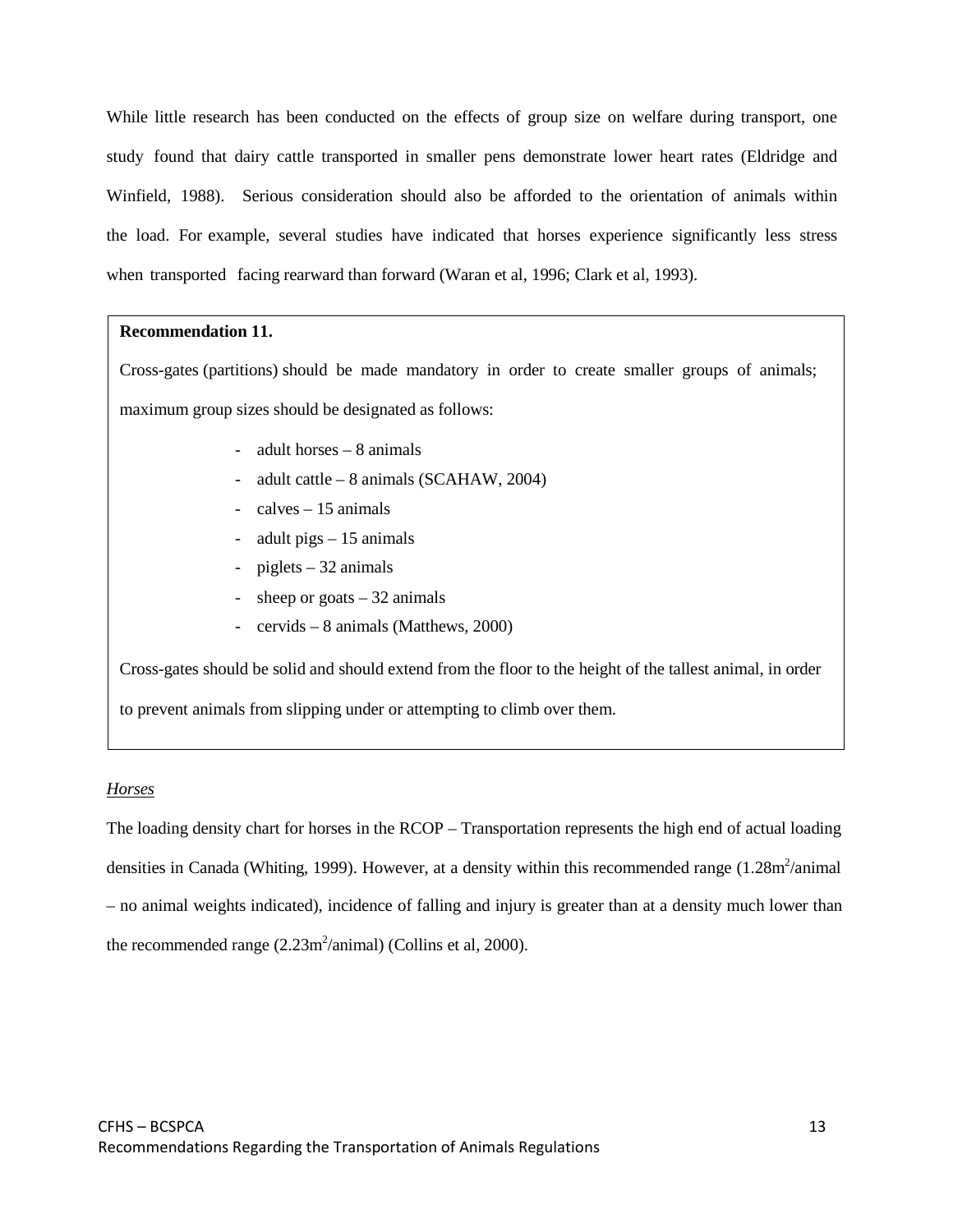### **Recommendation 12.**

As research (cited above) has demonstrated that horse welfare is improved at loading densities lower than those described in the RCOP – Transportation, we propose that lower densities would be appropriate for inclusion in these regulations. We recommend that the following equation, proposed by the FAWC (1991), be used to determine maximum allowable loading densities for horses:

 $A = 0.021W^{(0.67)}$ , where  $A =$  space allowance (in m<sup>2</sup>) and  $W =$  body weight (in kg).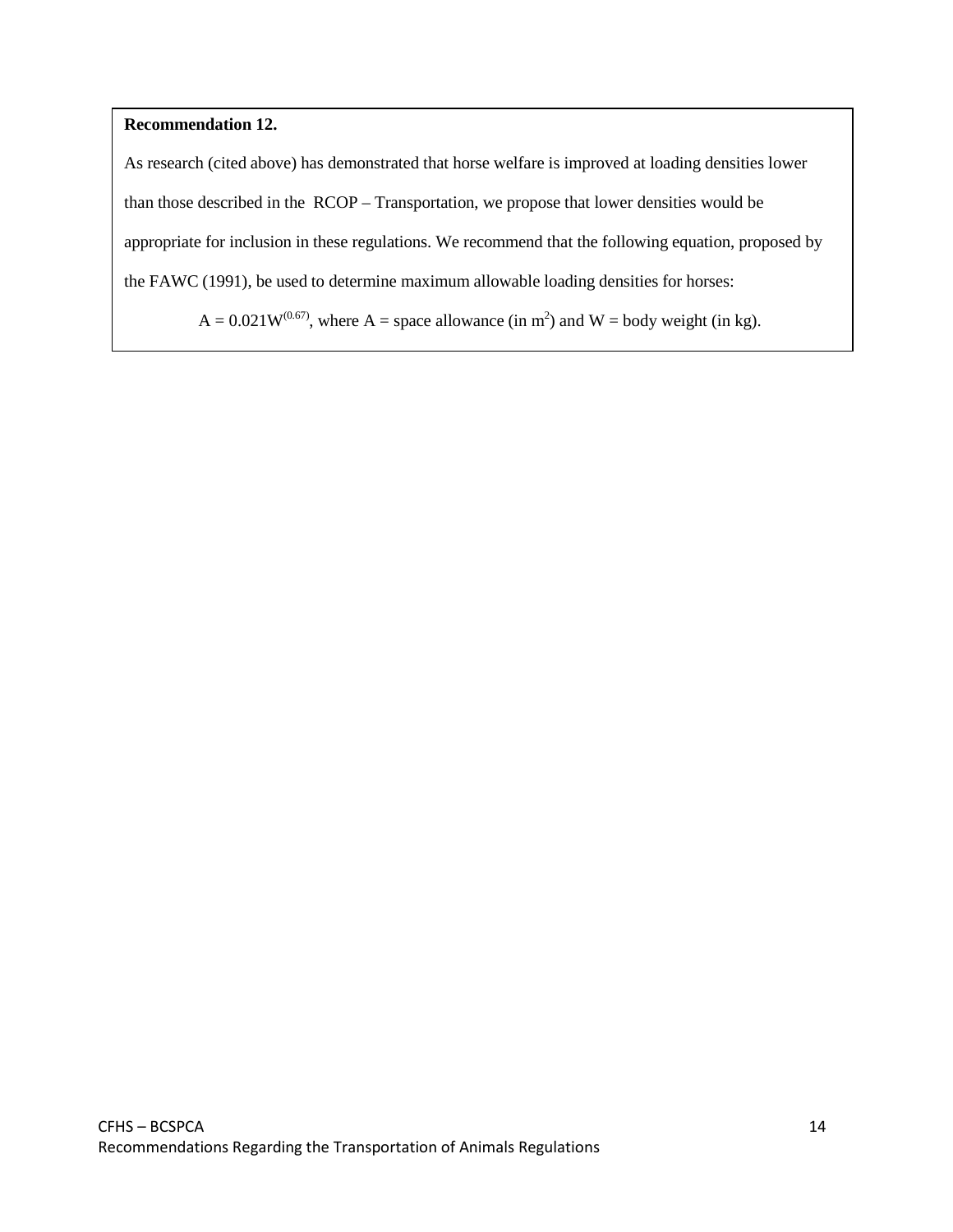### *Cattle*

We perceive the most serious welfare risk related to animals falling during transport not to be the falling itself, but the inability of animals to resume a standing position once they have fallen. Tarrant and others (1988) found that risk to 400kg adult cattle of falling and subsequent inability to stand up (with associated injuries) were greater at a loading density higher than the RCOP - Transportation (0.89 m<sup>2</sup>/animal; 449 kg/m<sup>2</sup>) than at a lower density (1.39 m<sup>2</sup>/animal; 288 kg/m<sup>2</sup>). In this study, overstocking was more responsible for animals falling than was the nature of the footing.

Loading beef cattle for transport above the density recommended in the RCOP – Transportation seriously compromises their welfare according to Tarrant et al (1992). This was demonstrated for cattle between 537 and 900kg live-weight, stocked at densities above 550 kg/m<sup>2</sup>.

The RCOP – Transportation recommends loading densities for cattle that are greater than most other developed nations (e.g. European Union, United States, Australia, New Zealand), particularly for large cattle (e.g.  $>$  500kg).

## **Recommendation 13.**

We recommend that the following equation, proposed by the FAWC (1991), be used to determine maximum allowable loading densities for cattle:

 $A = 0.021W^{(0.67)}$ , where  $A =$  space allowance (in m<sup>2</sup>) and  $W =$  body weight (in kg).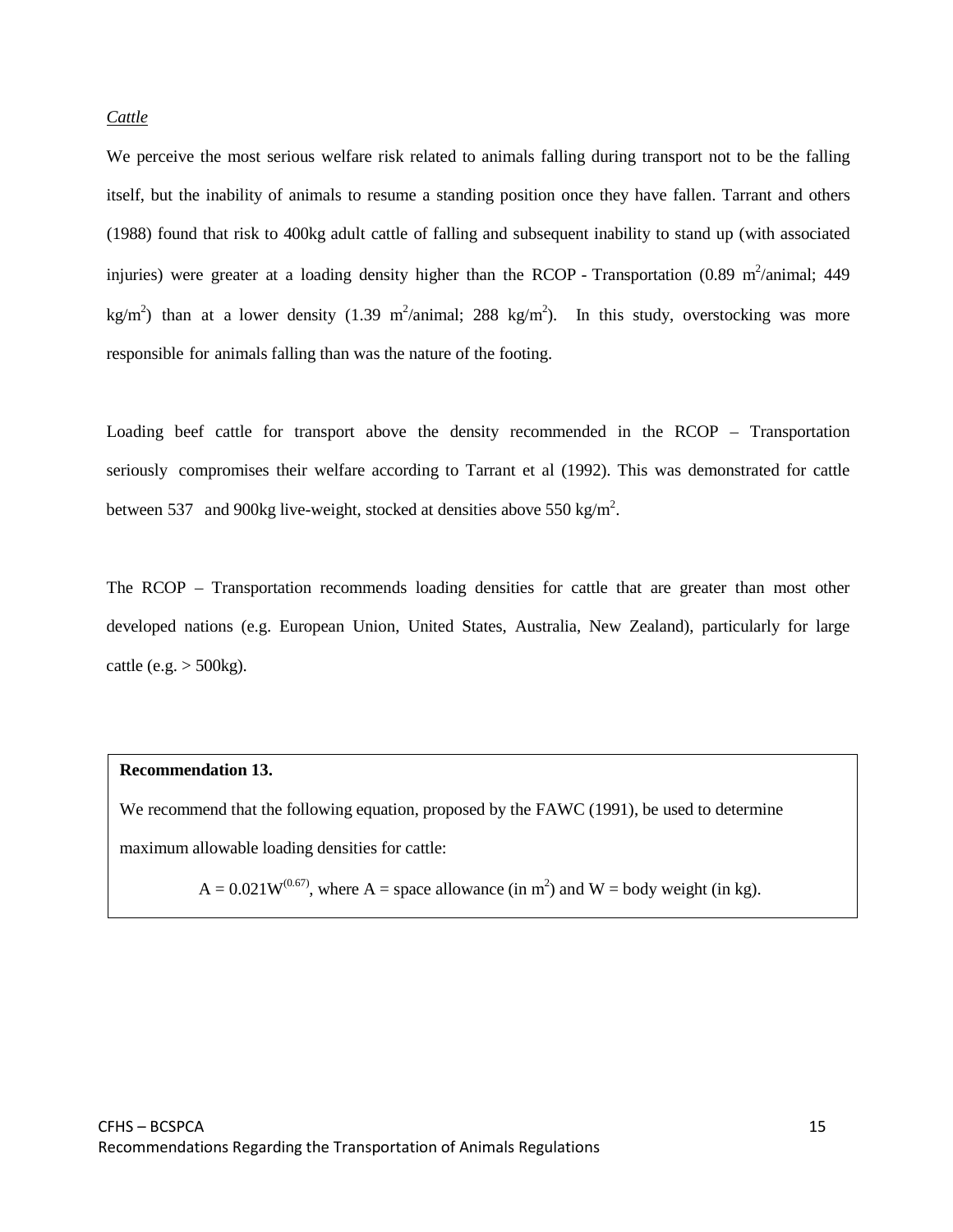## **Recommendation 14.**

Loading density should be lowered by 10% for each of the following conditions:

- if dairy cattle are being transported, as these animals take up more space;
- if horned animals are being transported, in order to reduce injury and bruising (Grandin in FAWC, 1991).
- if adult cattle are being transported for longer than 12 hours or calves for longer than 8 hours (as cattle prefer to lie down during transport – e.g. Knowles et al., 1997 and 1999)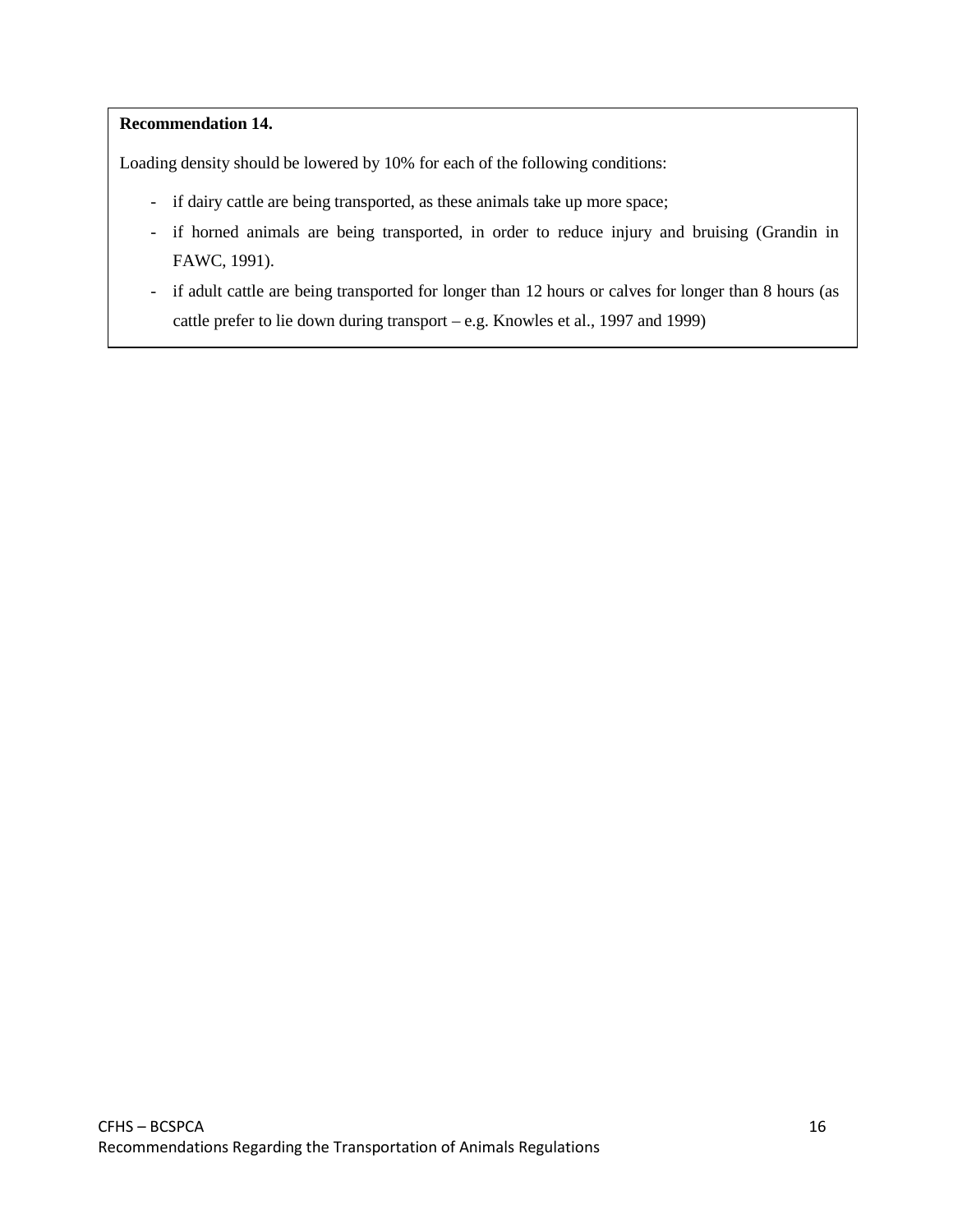Pigs transported for longer than four hours clearly prefer to lie down. If insufficient space is provided, they will compete for this space, causing stress and increasing the risk of injury. This activity also raises the ambient temperature and increases energy expenditure of the animals, resulting in greater liveweight losses (Warriss, 1998). Warriss et al have demonstrated that loading densities of both 293kg/m<sup>2</sup> and 246.4kg/m<sup>2</sup> are extremely crowded and allow for very little animal movement of adult-sized pigs (1992). The RCOP – Transportation recommends that pigs this size be loaded at densities between 250 and  $285\text{kg/m}^2$  for adultsized pigs (e.g.  $>70$ kg).

### **Recommendation 15.**

We recommend that the following equation, proposed by SCAHAW (2004), be used to determine maximum allowable loading densities for pigs:

 $A = 0.0192W^{(0.67)}$ , where A = space allowance (in m<sup>2</sup>) and W = body weight (in kg).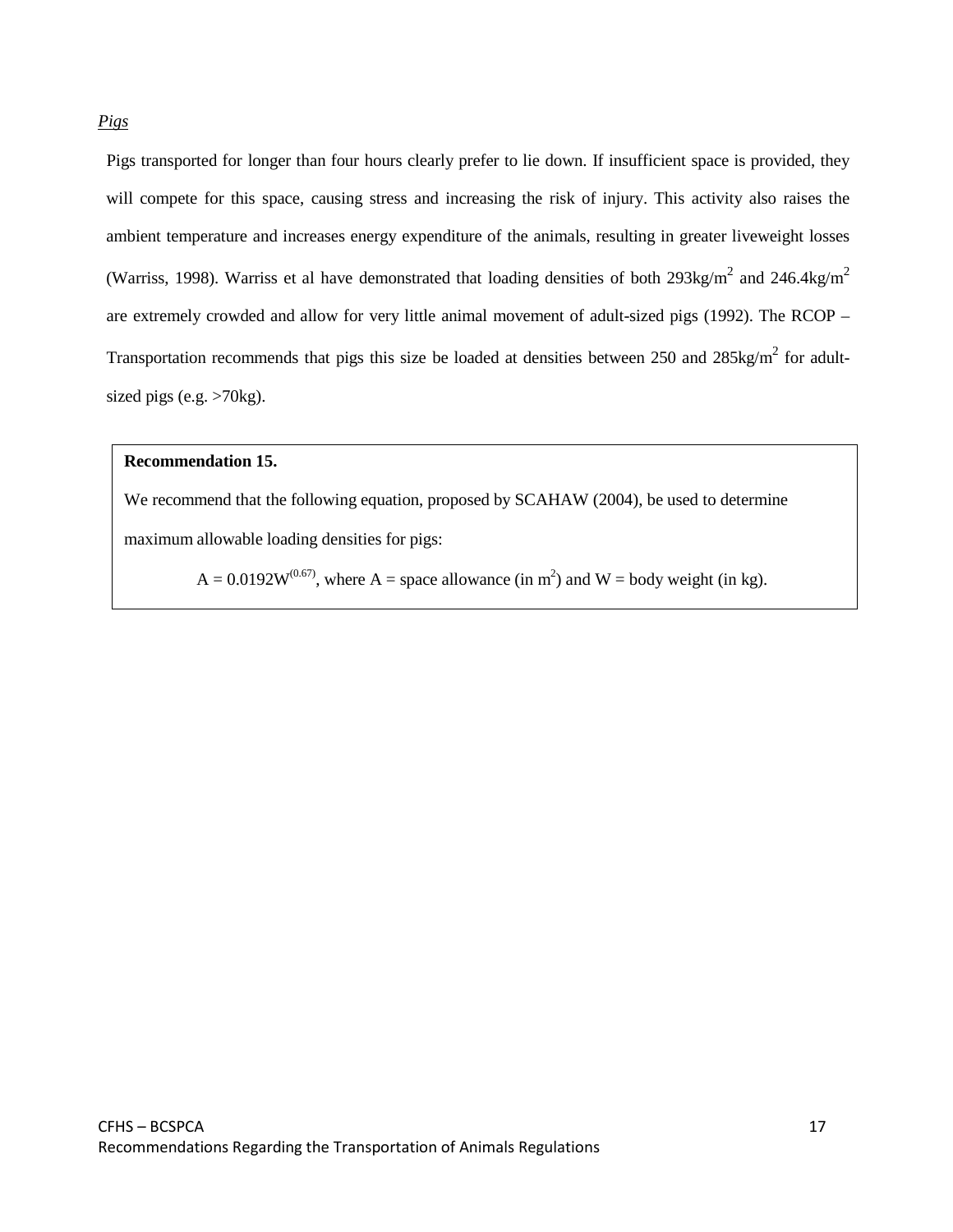## *Poultry*

The RCOP – Transportation suggest a loading density of 63 kg/m<sup>2</sup> for broiler chickens and 98 kg/m<sup>2</sup> for broiler turkeys.

### **Recommendation 16.**

We recommend that the following equation, proposed by the FAWC (1991), be used to determine

maximum allowable loading densities for poultry:

 $A = 0.021W^{(0.67)}$ , where  $A =$  space allowance (in m<sup>2</sup>) and  $W =$  body weight (in kg).

This would equate to a density of 59.85 kg/m<sup>2</sup> for a 2kg chicken.

During hot weather, or when conveyances must be tarped to protect birds towards the outside of the container from inclement weather, the middle section of the conveyance should be left empty to prevent suffering of birds at the thermal core of the conveyance.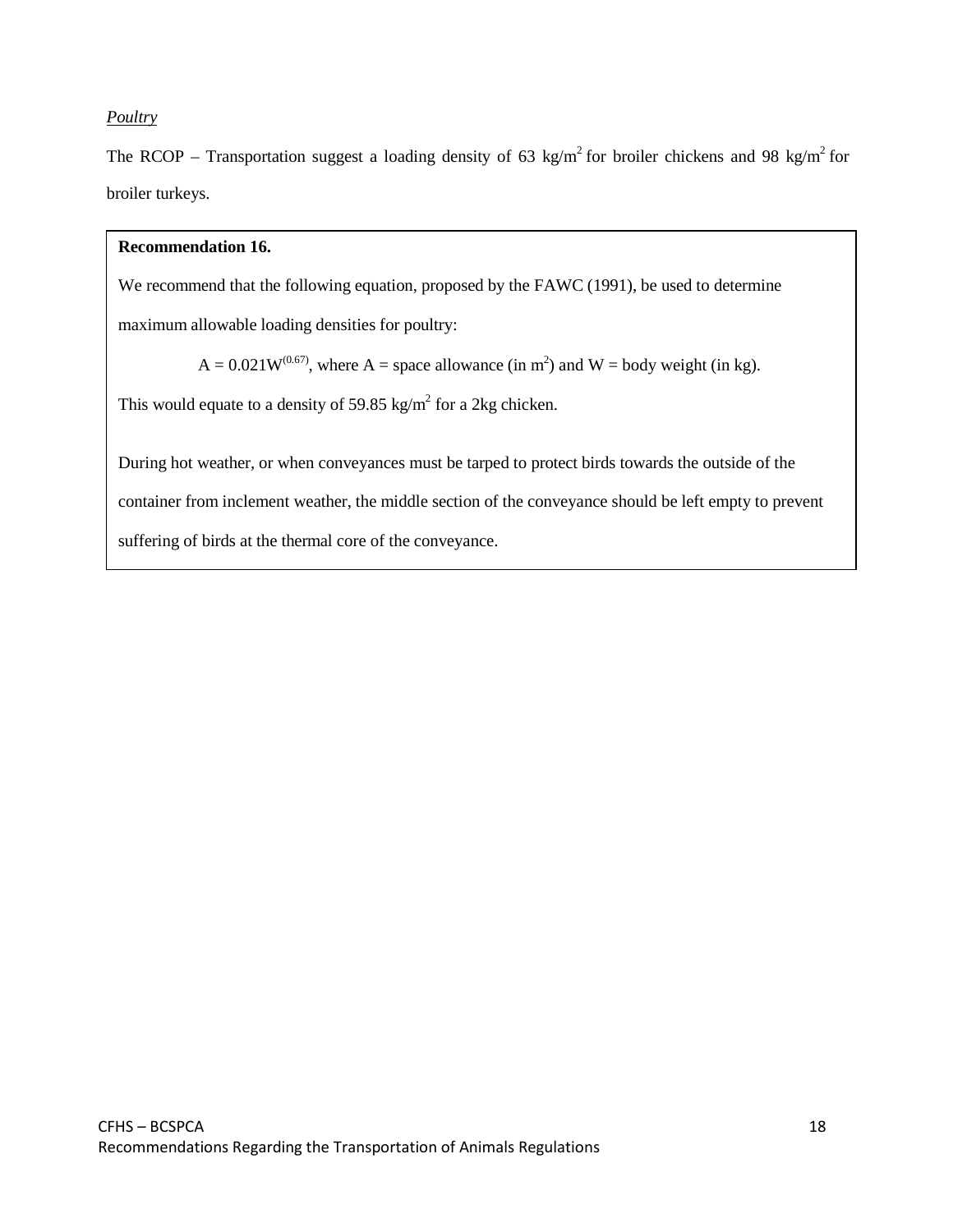## *Cervids*

Matthews et al (2000) and Waas et al (1997) both recommended maximum stocking densities for deer that coincide with the RCOP – Transportation. Densities higher than those provided in the RCOP – Transportation have been shown to significantly increase physiological signs of stress (heart rate, plasma lactate, plasma cortisol, non-esterified fatty acids (NEFA), cytokines (CK), sodium, osmolality) (Waas et al, 1997; Grigor et al, 1998). Waas et al found evidence of significantly greater physiological stress in red deer at a density higher than the RCOP – Transportation  $(0.38m<sup>2</sup>$  per 84kg animal) than at two lower densities.

### **Recommendation 17.**

We recommend that the following equation, proposed by the FAWC (1991), be used to determine

maximum allowable loading densities for cervids:

 $A = 0.021W^{(0.67)}$ , where  $A =$  space allowance (in m<sup>2</sup>) and  $W =$  body weight (in kg).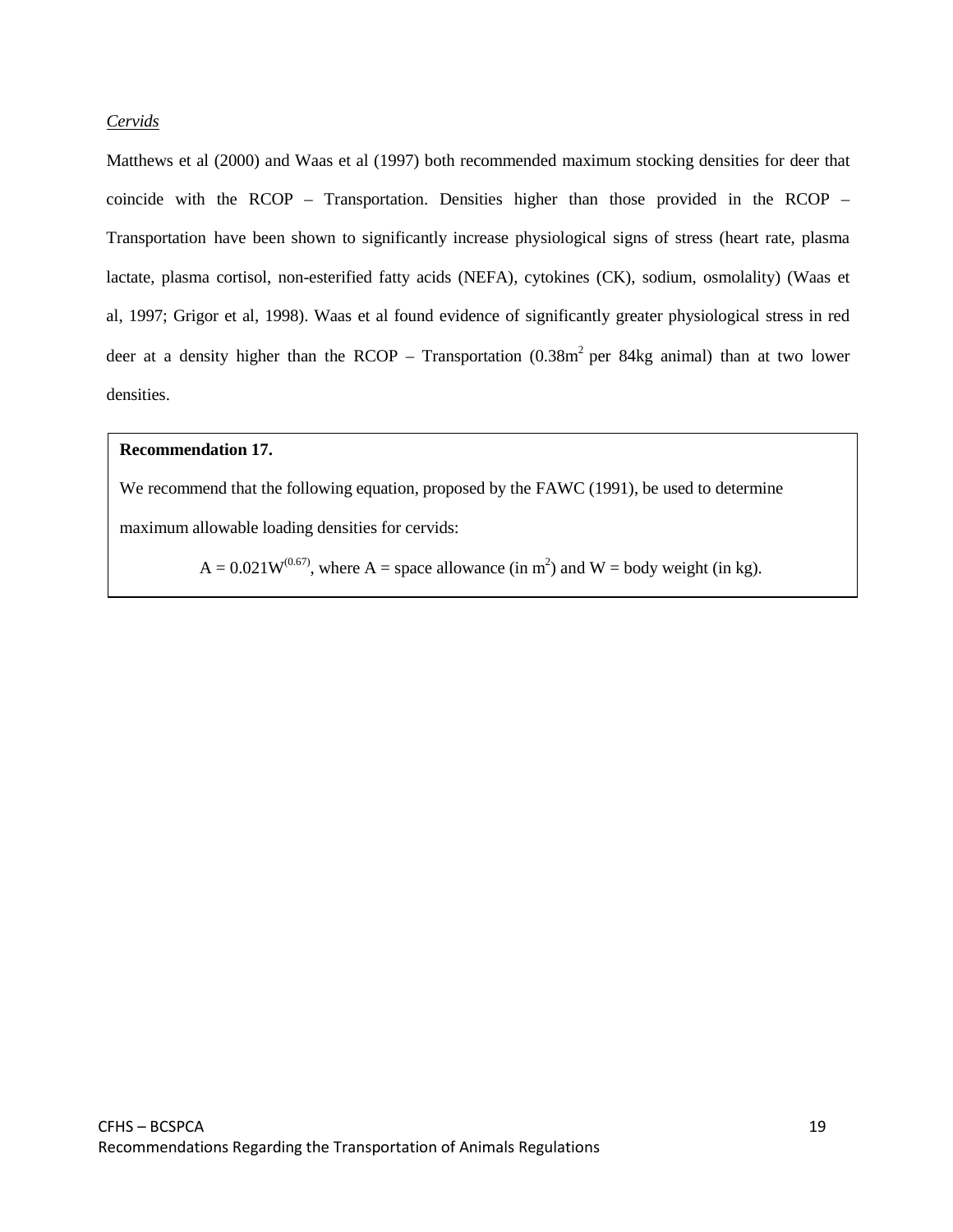## **Segregation**

Our recommendations on this section refer primarily to the provision of vertical space for animals in transport.

## **Recommendation 18.**

Minimum height specifications should be included for all species. At the very least, Section 142(a) must be reworded to ensure that sufficient vertical space is provided to allow animals to stand with their head raised in a normal position. This avoids the argument that the "natural standing position" of an animal is with its head lowered as if grazing.

*Horses*

## **Recommendation 19.**

The ceiling height should be no less than 1.25 times the withers height of the animal (RCOP –

Transportation; CARC, 2001). Horses should not be permitted to be carried in multi-level trucks.

These regulations should be publicized to producers, haulers, and trailer manufacturers.

## *Chickens*

## **Recommendation 20.**

The height of crates/trays/drawers for carrying chickens should be no less than 18cm.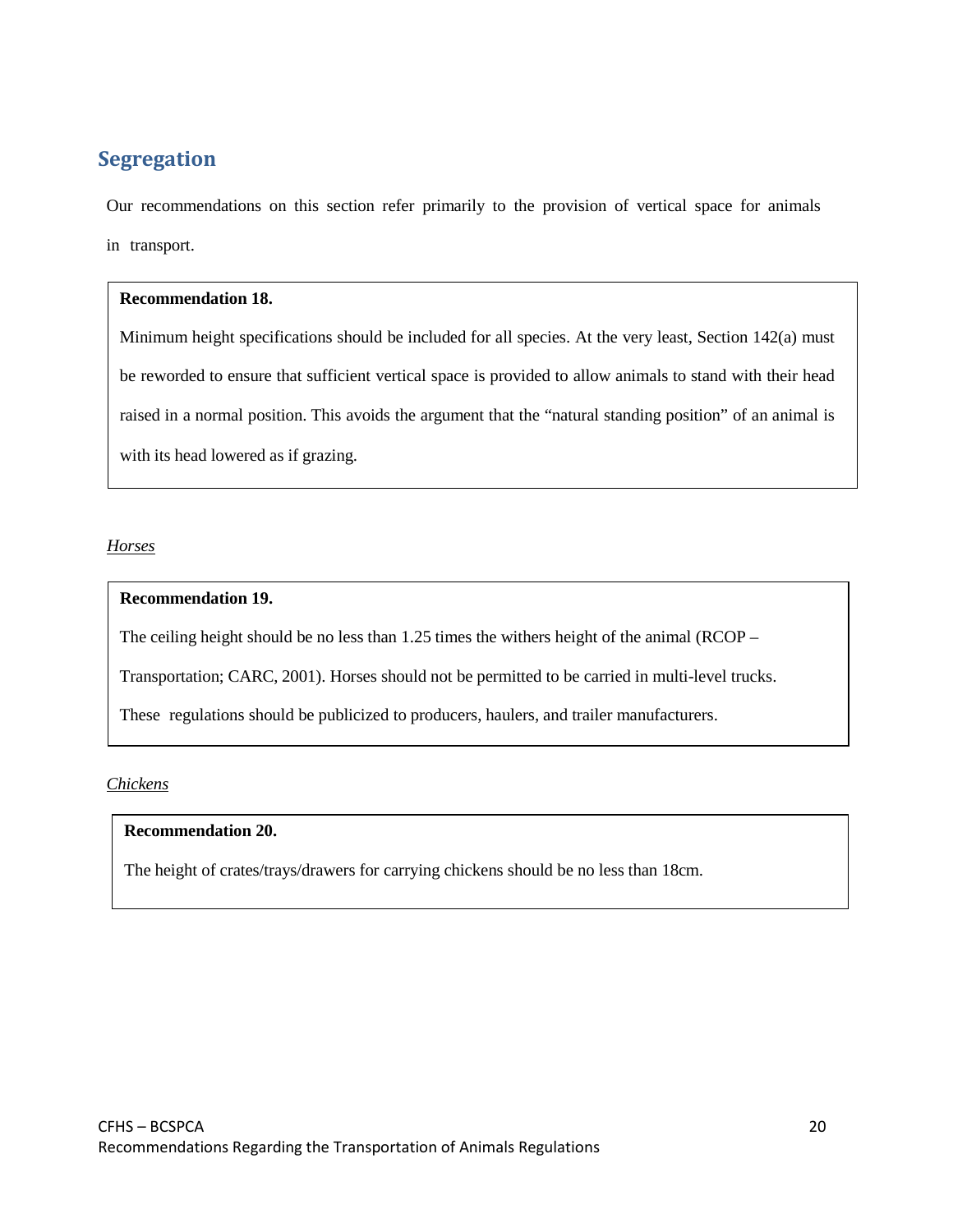## *Cervids*

## **Recommendation 21.**

The ceiling height of conveyances for carrying cervids should be no less than:

- $-1.53m^2$  for cervids of 45 100kg
- $1.22m^2$  for cervids of 45 74kg
- 1.00m<sup>2</sup> for cervids weighing less than 45kg (Haigh and Hudson, 1993).

## **Recommendation 22.**

Cervids of different ages or gender should not be mixed (Matthews, 2000). Further, stags in rut should be segregated from other animals. Stags with velvet antlers longer than 6cm should also be segregated to prevent pain during this sensitive time of antler development.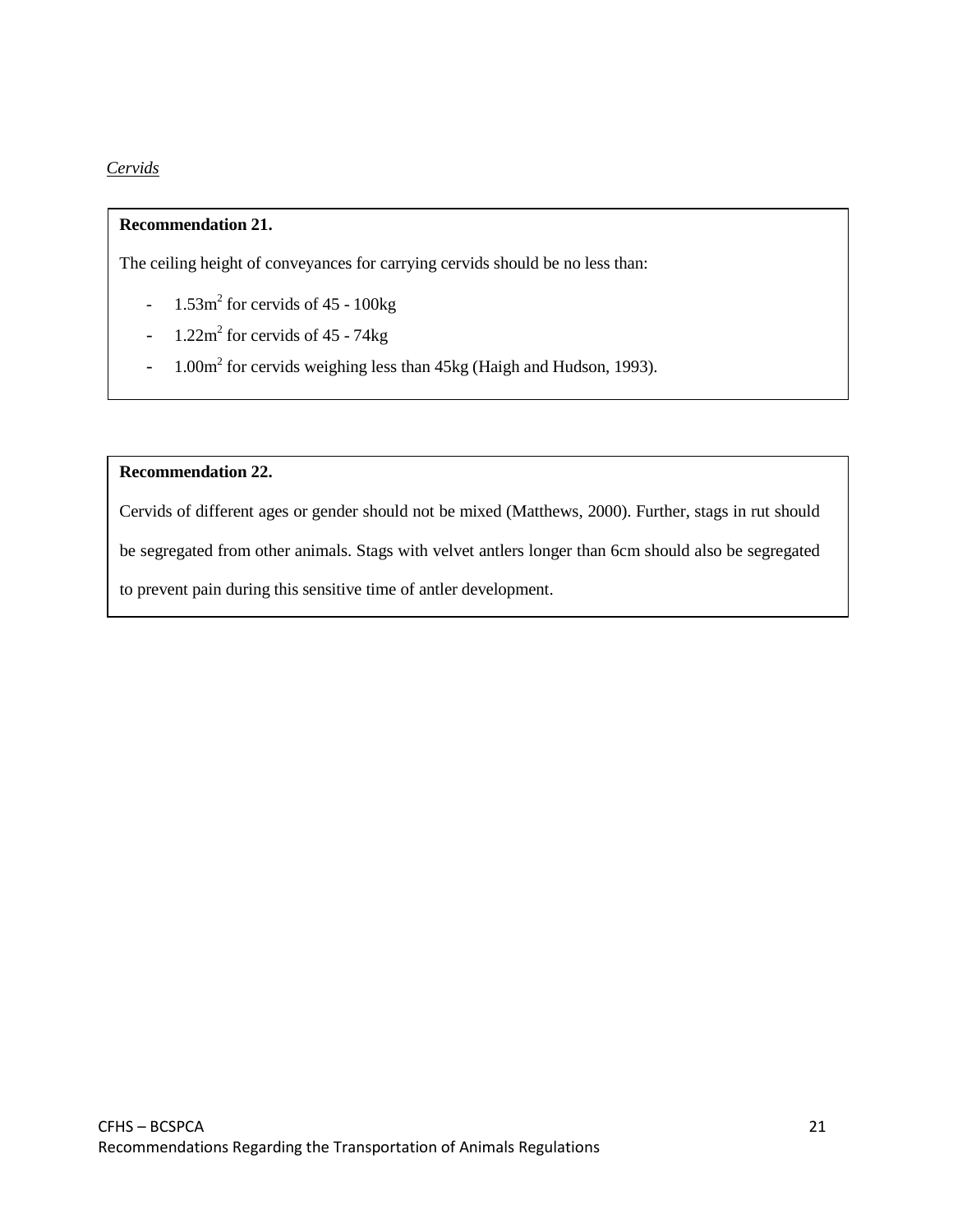## **Protection of Animals from Injury or Sickness**

#### **Background**

Research performed by Classen et al (2002) has demonstrated that it is virtually impossible to provide adequate ventilation on commercial poultry conveyances, while also protecting animals towards the sides of the conveyance from cold weather. Outcomes of the research conducted at the University of Saskatchewan into ventilation of poultry trucks should be applied by industry as soon as appropriate vehicle ventilations systems have been designed (Cochran et al, 2006).

Inadequate ventilation of conveyances used to transport pigs significantly increases pig mortality (Christensen and Barton Gade, 1999). Moreover, this paper concluded that active ventilation is necessary for adequate air flow when transport vehicles are at rest. Randall (1993) also concluded that vehicles carrying pigs, cattle, and sheep should be actively ventilated, to maintain temperatures in the load within the animals' thermoneutral zone.

Published studies of Canadian cattle transport (Gonzalez et al, 2012c) indicated that: "The likelihood of animal death increased sharply when the midpoint ambient temperature fell below  $-15$  degrees Celsius (P=0.01), while the likelihood of becoming non-ambulatory increased when temperatures rose above 30 degrees Celsius. The absence of a requirement for temperature sensors on board vehicles and of authority for CFIA to temporarily restrict animal movement during adverse weather had been noted in an earlier round of preconsultations. We believe such measures could largely prevent the occurrence of high-mortality loads in adverse weather such as those involved in the 2014 Maple Lodge Farms conviction. Proposed changes would improve the ability of the CFIA to improve compliance with the existing requirements under 143(1) for no person to: "transport or cause to be transported any animal…if injury or undue suffering is likely to be caused to the animal by reason of (d) undue exposure to the weather; or (e) inadequate ventilation."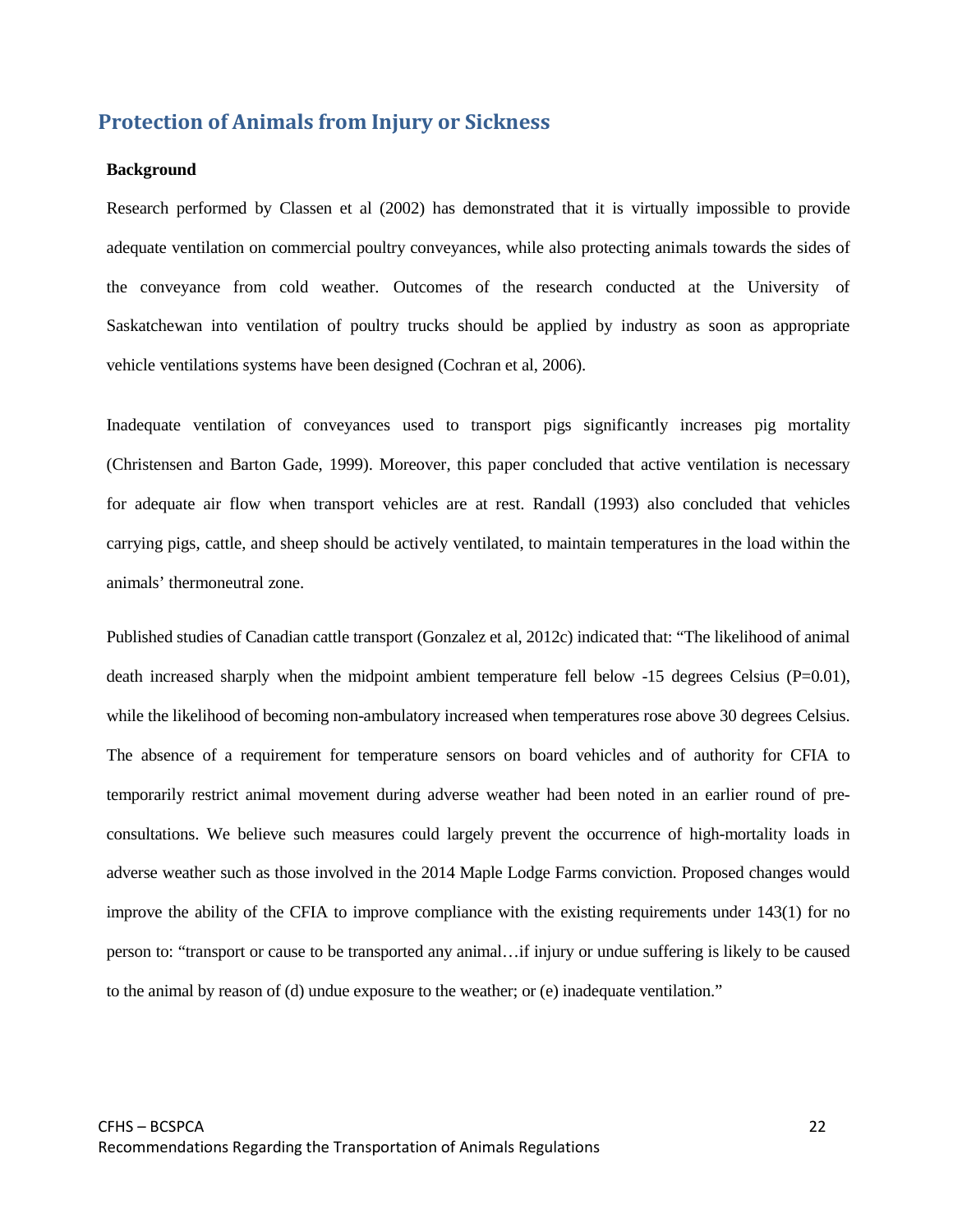## **Recommendation 23.**

Presently, inadequate ventilation is a common problem in animal transport. The CFIA should call for greater research and innovation into the design of trucks that are able to provide adequate ventilation for animals. We strongly recommend that the use of ventilation systems on board trucks be mandatory for transportation of animals in Canada.

## **Recommendation 24.**

Any new conveyances constructed should be equipped with movable panels that can be opened to provide drivers, inspectors, or other personnel with a suitable view of all animals in the conveyance for the purpose of evaluating their fitness.

## **Recommendation 25.**

Any new conveyances constructed should be equipped with temperature sensors to monitor adverse

weather conditions.

## **Recommendation 26.**

CFIA should be given authority to temporarily restrict animal movement during adverse weather.

## **Recommendation 27.**

Regulations should require that conveyance exhaust stacks are constructed in such a manner to prevent

exhaust fumes from entering the trailer during normal travel.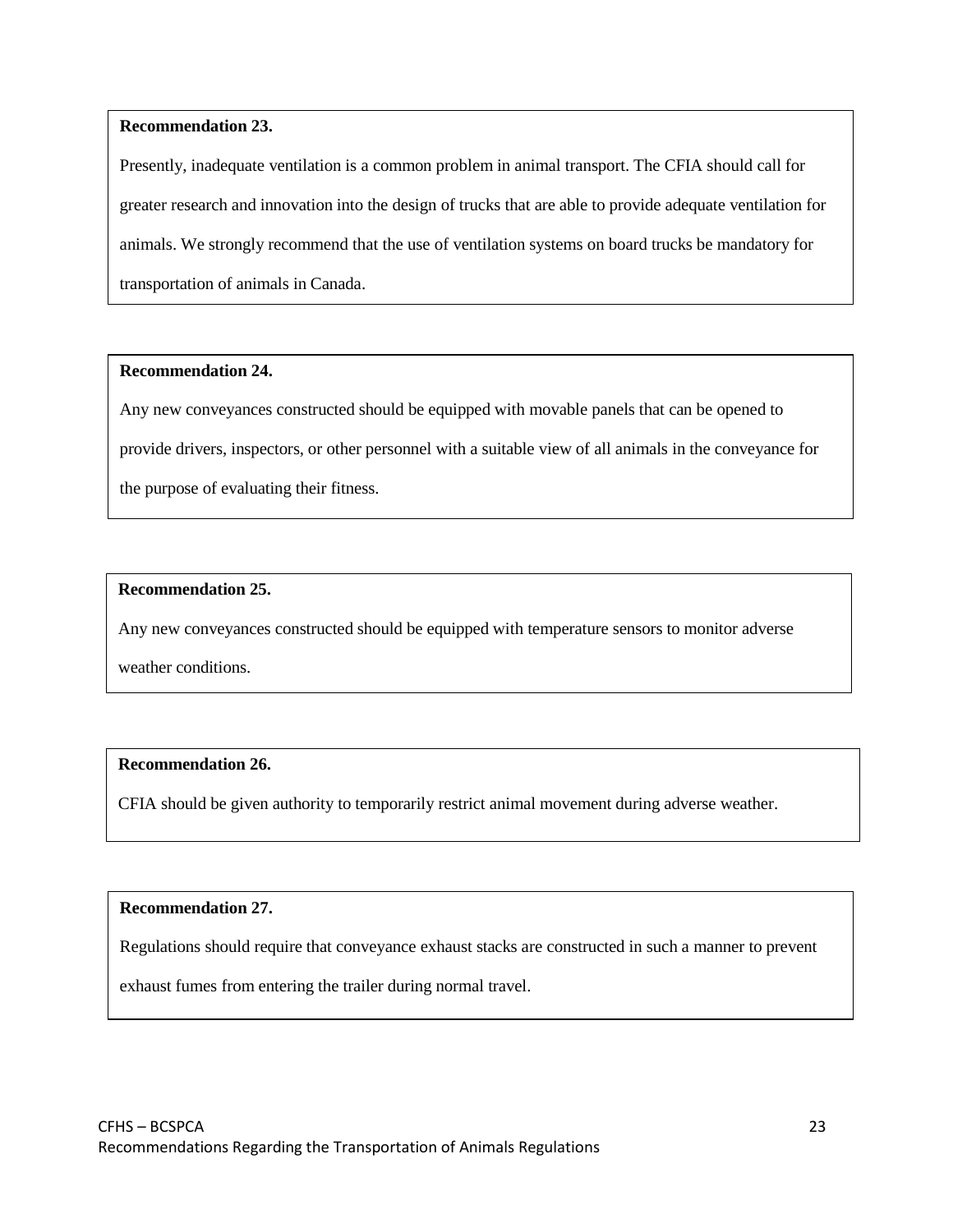## **Recommendation 28.**

As travel sickness is a source of considerable stress and poor meat quality in pigs, conveyances used to transport pigs for longer than 8 hours should be fitted with air suspension on all axles, in order to minimize these effects (Randall, 1993).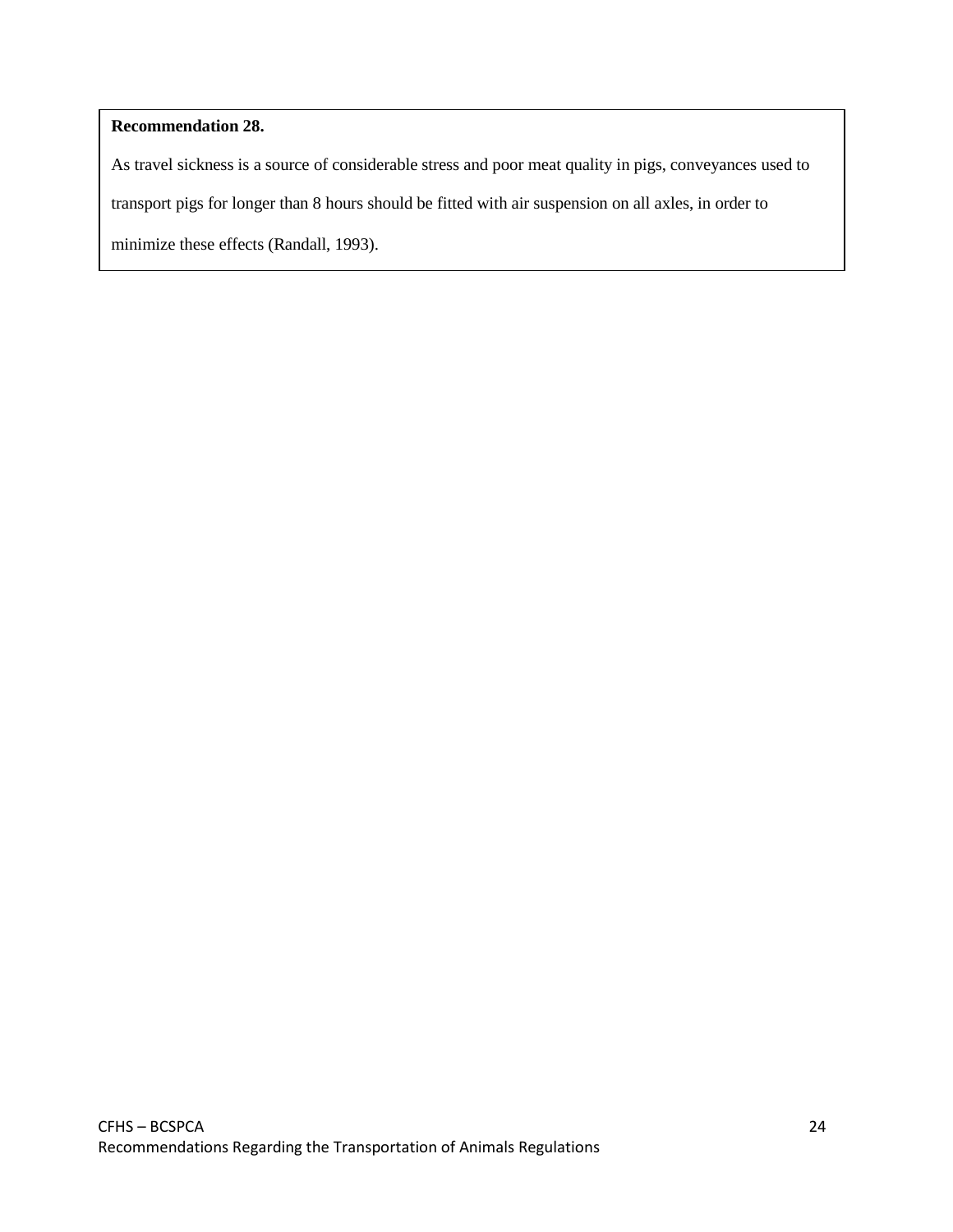## **Food and Water for Animals in Transit**

#### **Background**

In the European Union, a region comparable in size to Canada, most species are not permitted to be transported for longer than 8 hours, unless transporters meet several conditions that preserve animal welfare on longer trips. Transporters wishing to carry animals for longer than this duration must demonstrate that their vehicles meet certain specifications that provide improved transport conditions, and must provide emergency contingency plans. For transporters who meet these conditions, maximum transport times are:

- 9 hours for unweaned animals
- 24 hours for pigs and horses (if they are provided with continuous access to water)
- 28 hours for cattle, sheep, and goats (if a mid-journey stop for rest, feed, and water for at least one hour is included)

If longer journeys are required for these species, animals must be unloaded, fed, watered, and rested at a "staging point" for at least 24 hours after the journey times described above have elapsed. Poultry and rabbits must be fed and watered at "suitable intervals" if journeys are longer than 12 hours (not including loading and unloading time).

#### *Cattle*

Knowles et al (1999) found that after 24 hours of transport cattle exhibit elevated plasma cortisol levels, indicating that they are substantially stressed. Cattle deprived of food and water for 14 hours will demonstrate vigorous attempts to gain access to food and water, when given the opportunity (Chupin et al, 2000).

Longer transportation trips result in increased costs to producers due to higher levels of mortalities and downers. Published studies of Canadian cattle transport indicate that infrequent "excessively long" trips were responsible for a disproportionately high amount of negative outcomes for cattle. Specifically, "the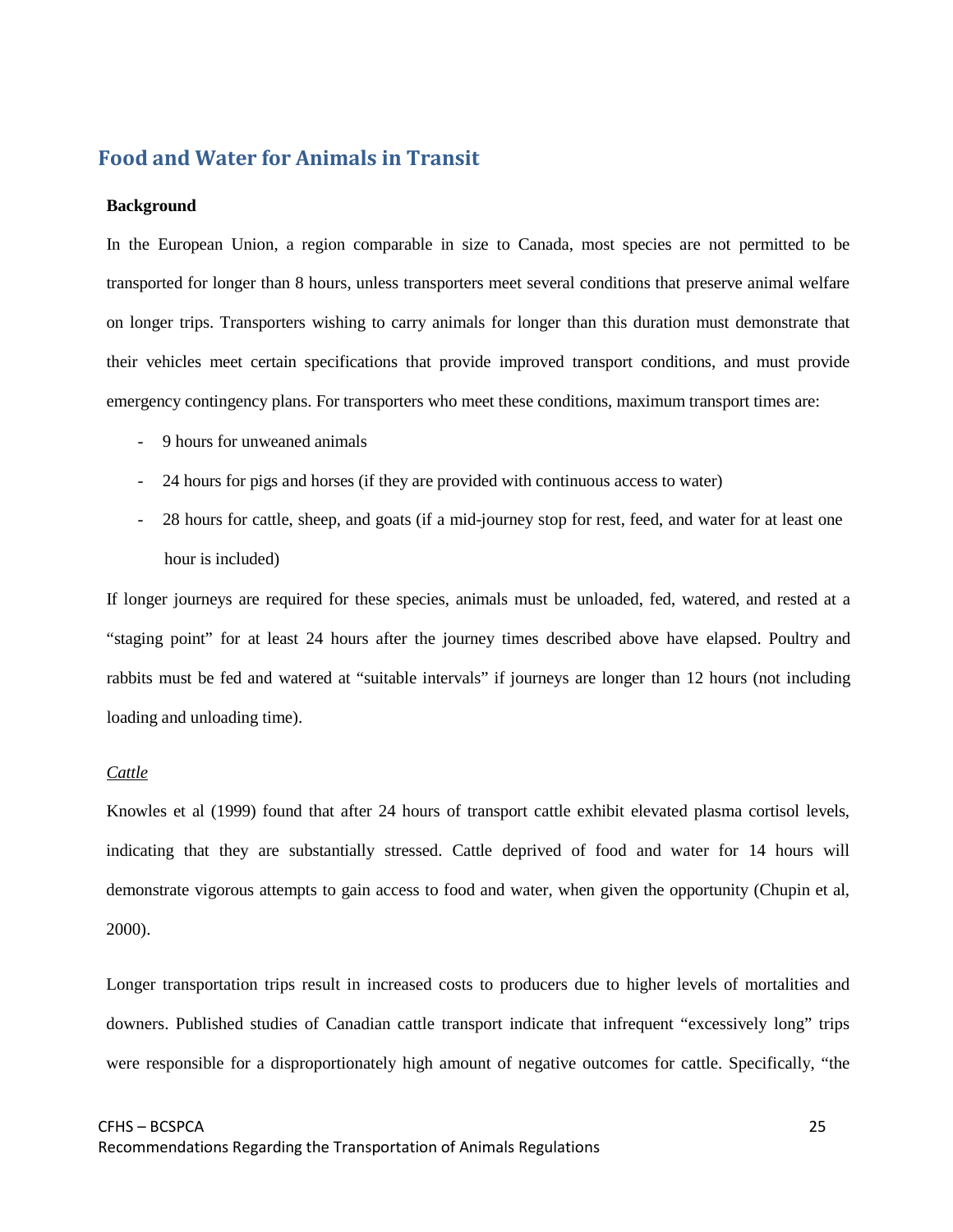likelihood of cattle becoming non-ambulatory, lame, or dead increased sharply after animals spent over 30 hours on truck (P<0.001)" (Gonzalez et al, 2012a). 95% of cattle shipments were less than 30 hours in duration and 99% were less than 35 hours in duration, indicating that a reduction in maximum transport times for cattle could be mandated while impacting an extremely small minority of shipments conducted (Gonzalez et al, 2012b).

#### *Pigs*

All transportation is stressful to pigs as has been demonstrated by numerous studies (e.g. Geverink et al, 1998; Bradshaw et al, 1996). Pigs become dehydrated after long journeys, with severe dehydration setting in after 24 hours of transport (Brown et al, 1999).

#### *Horses*

Journeys longer than 8-12 hours have consistently proven to be stressful, as measured by immune factors (e.g. Anderson et al, 1985; Traub-Dargatz et al, 1988; Chrisman et al, 1992; Oikawa and Kusunose, 1995). Journeys longer than 24 hours have the most dramatic impact on horse welfare, causing the most dramatic weight losses, muscle fatigue, and dehydration, among other physiological measures of stress (Stull, 1999; Stull and Rodiek, 2000).

#### *Chickens*

The length of journey greatly affects mortality in broiler chickens – Warriss et al (1992) found that mortality of broiler chickens increased with transport time (from one hour to six hours). The most significant increases in mortality occurred after 4 and 6 hours of transport. The extensive literature review conducted by AHAW (2004) found "no evidence that deprivation of water before crating [of poultry] is beneficial to ultimate meat hygiene".

Spent hens suffer high injury rates during conventional housing, depopulation, and transportation. Broken bone incidences of 24% (assessed after depopulation but before transportation; Gregory et al, 1990) and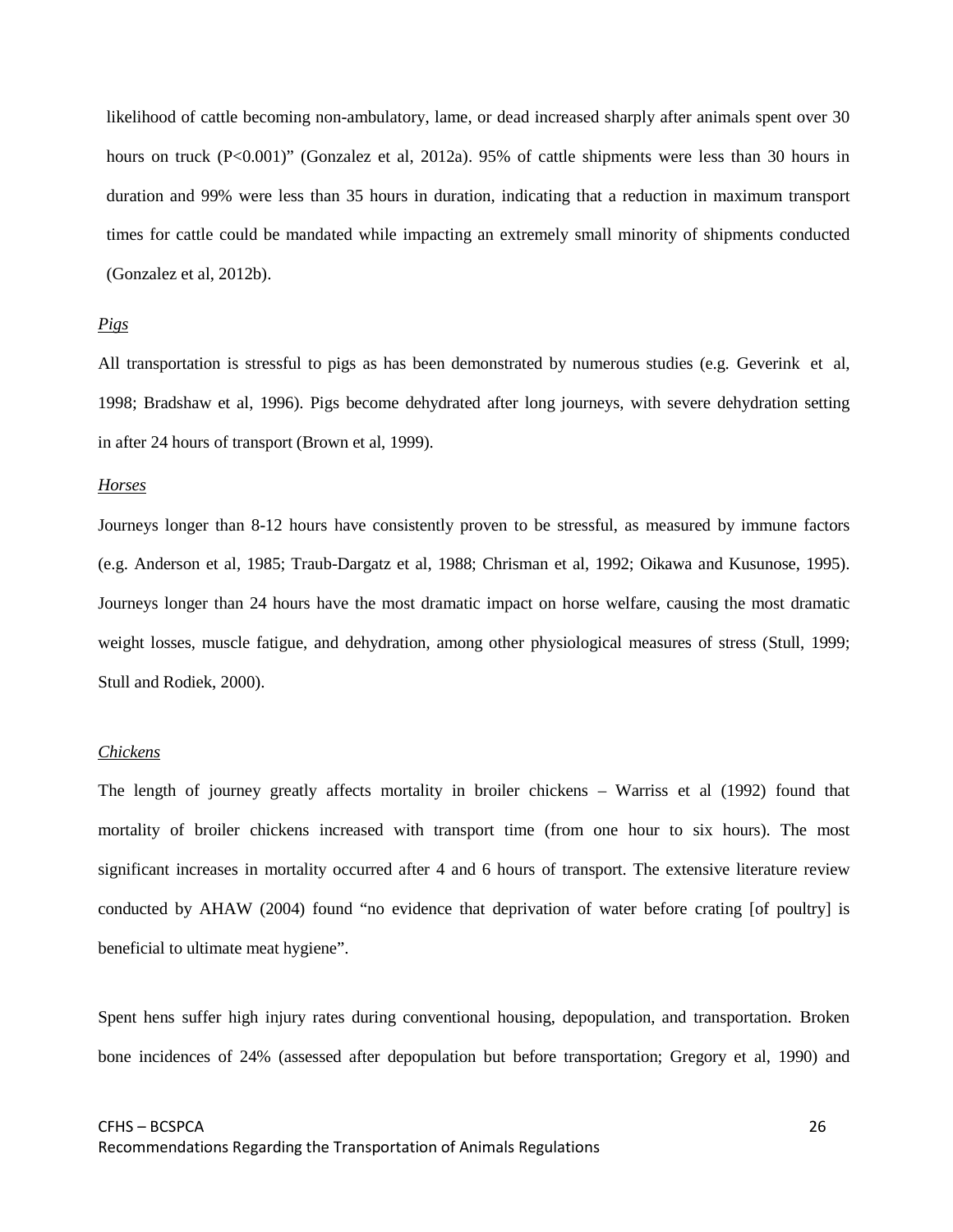29% (assessed after depopulation and transportation; Gregory and Wilkins, 1989) have been reported in the UK. One Canadian study found broken bone incidence of 11% in birds prior to depopulation and a further 10% incidence after depopulation and transportation (Budgell and Silversides, 2004). Accordingly, special consideration must be afforded to spent hens.

#### *Rabbits*

Transport of rabbits for longer than 6 hours is extremely stressful – plasma cortisol levels demonstrate a five-fold increase after this length of journey and body weight losses are three times higher for rabbits transported for 7 hours compared to just one hour (Canali et al 2000; Luzi et al, 1992).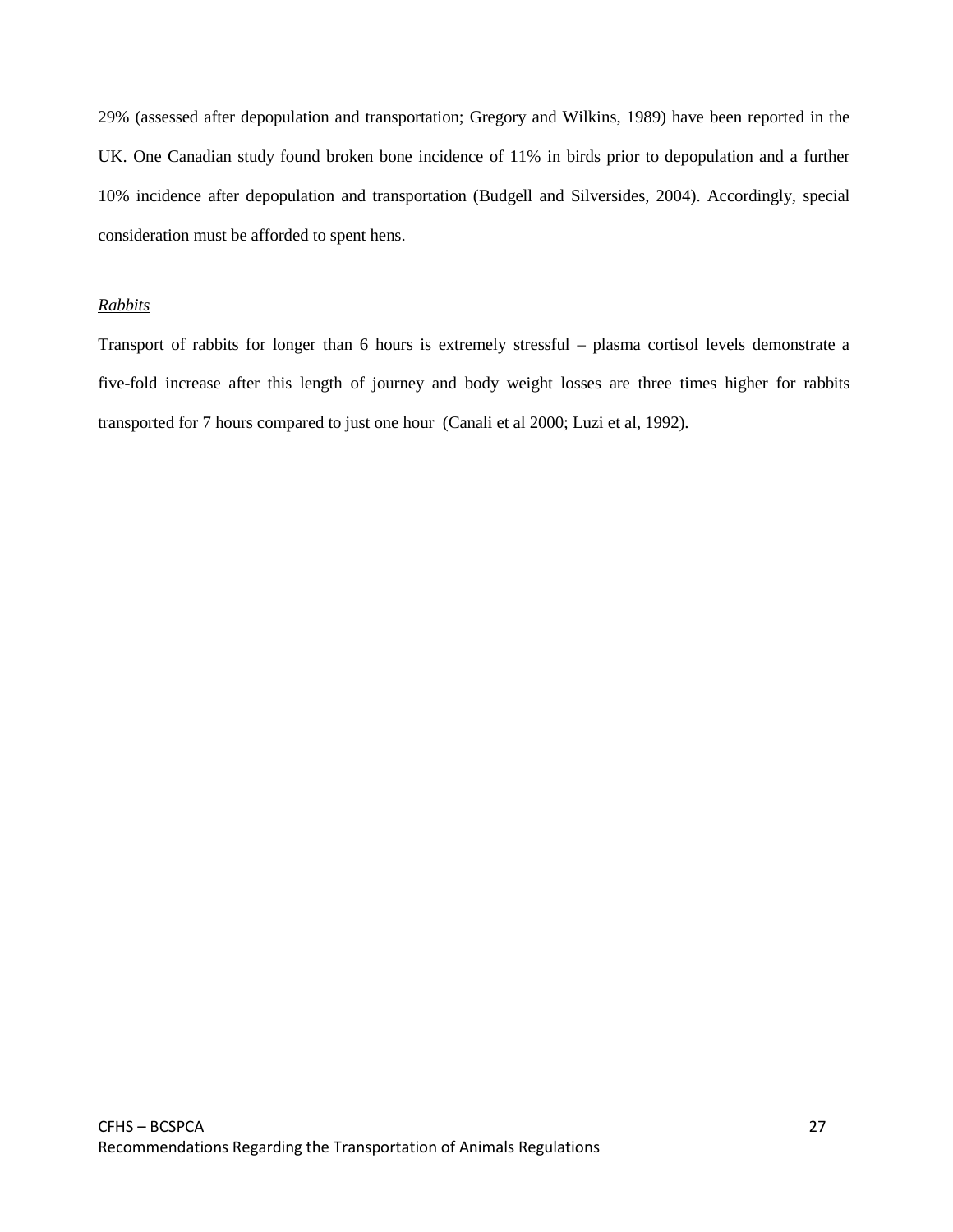## **Recommendation 29.**

Maximum allowable transport times need to be reduced. We recommend that the following regulations on maximum transport times be adopted for phase-in over a reasonable period of time.

No animals should be permitted to be transported for longer than 8 hours, unless the conveyance meets the following conditions:

- there is sufficient bedding on the floor of the vehicle to allow animals to lie comfortably;
- the transporting vehicle carries appropriate feed for the animal species transported and for the journey time;
- there is direct access to the animals;
- adequate ventilation is possible which may be adjusted depending on the temperature (inside and outside);
- there are moveable panels for creating separate compartments;
- vehicles are equipped for connection to a water supply during stops;
- in the case of vehicles for transporting pigs, sufficient water is carried for watering during the journey.

For vehicles that meet these standards, we recommend that the following maximum transport durations

without rest, feed or water be adopted:

**Ruminants:** 24 hours, unless they are:

- lactating females or culled breeding animals, in which case the maximum transport duration should be 12 hours

**Pigs and Horses:** 16 hours, unless they are:

- culled breeding animals, in which case the maximum transport duration should be 8 hours

**Poultry and Rabbits:** 12 hours, unless the poultry are:

**-** chicks of any species under 72 hours of age, in which case the maximum transport duration should be 24 hours. If a source of water is provided to chicks in transit, they could be permitted to be transported for longer periods.

**Unweaned\* animals of any species:** 8 hours

**\*** Refers to nutritional weaning from a liquid diet, not social weaning from the dam.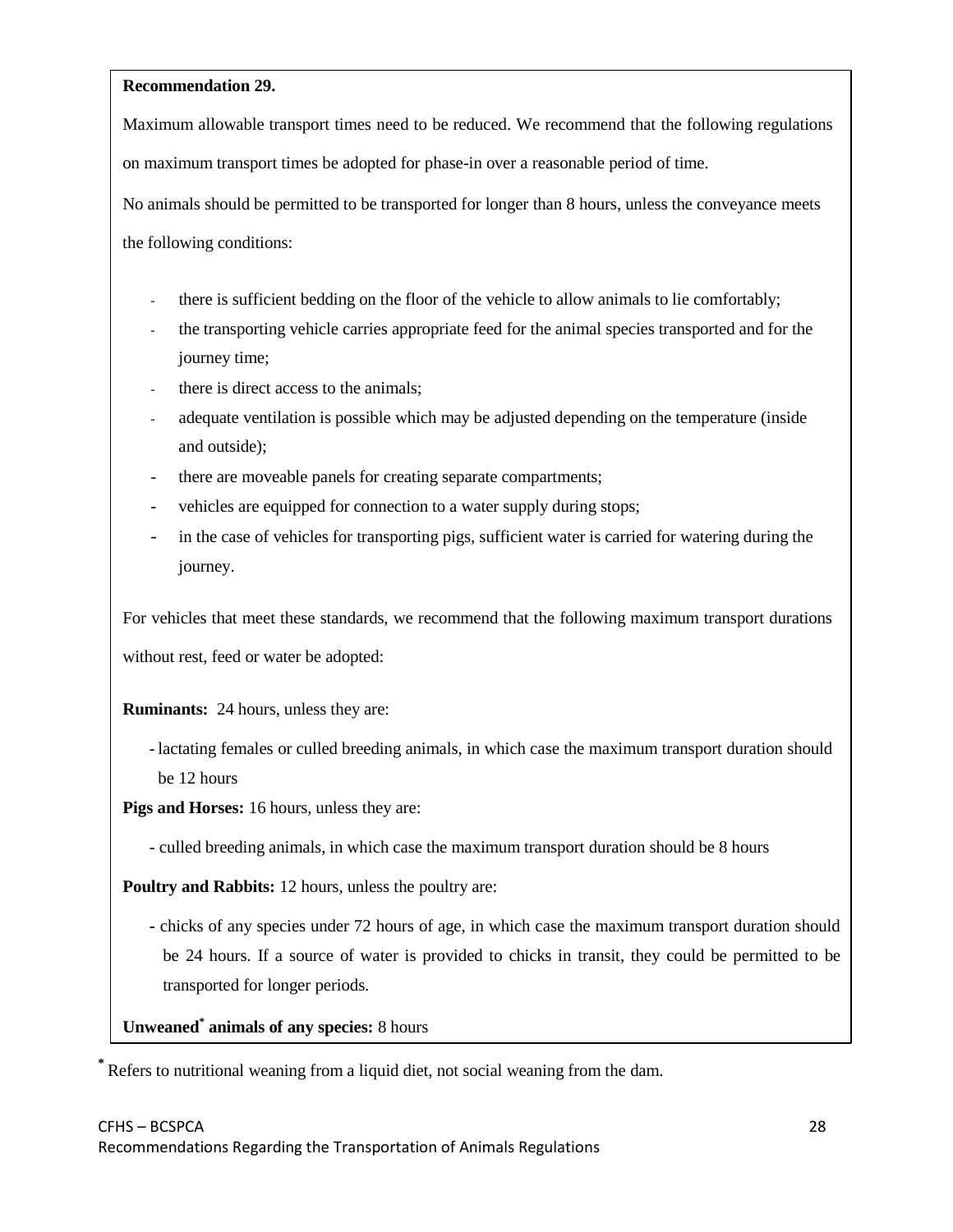## **Recommendation 30.**

Animals must be provided with access to water until the time of loading and to feed within five hours of loading, regardless of the length of journey. This should apply equally to the point of origin property or to any property used to hold animals during transit to the final destination, such as resting points and auction yards. Mammalian species should also be provided with water immediately at the end of all journeys.

#### **Recommendation 31.**

Persons responsible for transporting animals must have contingency plans to ensure animals do not suffer due to unplanned events. The communication of contingency plans to all employees handling and transporting animals, as well as the carrying out of such plans in the case of unforeseeable situations, should be mandatory. Contingency plans should include provision of all conditions necessary for the welfare of the animal, including appropriate food, water, comfortable resting conditions, and ventilation.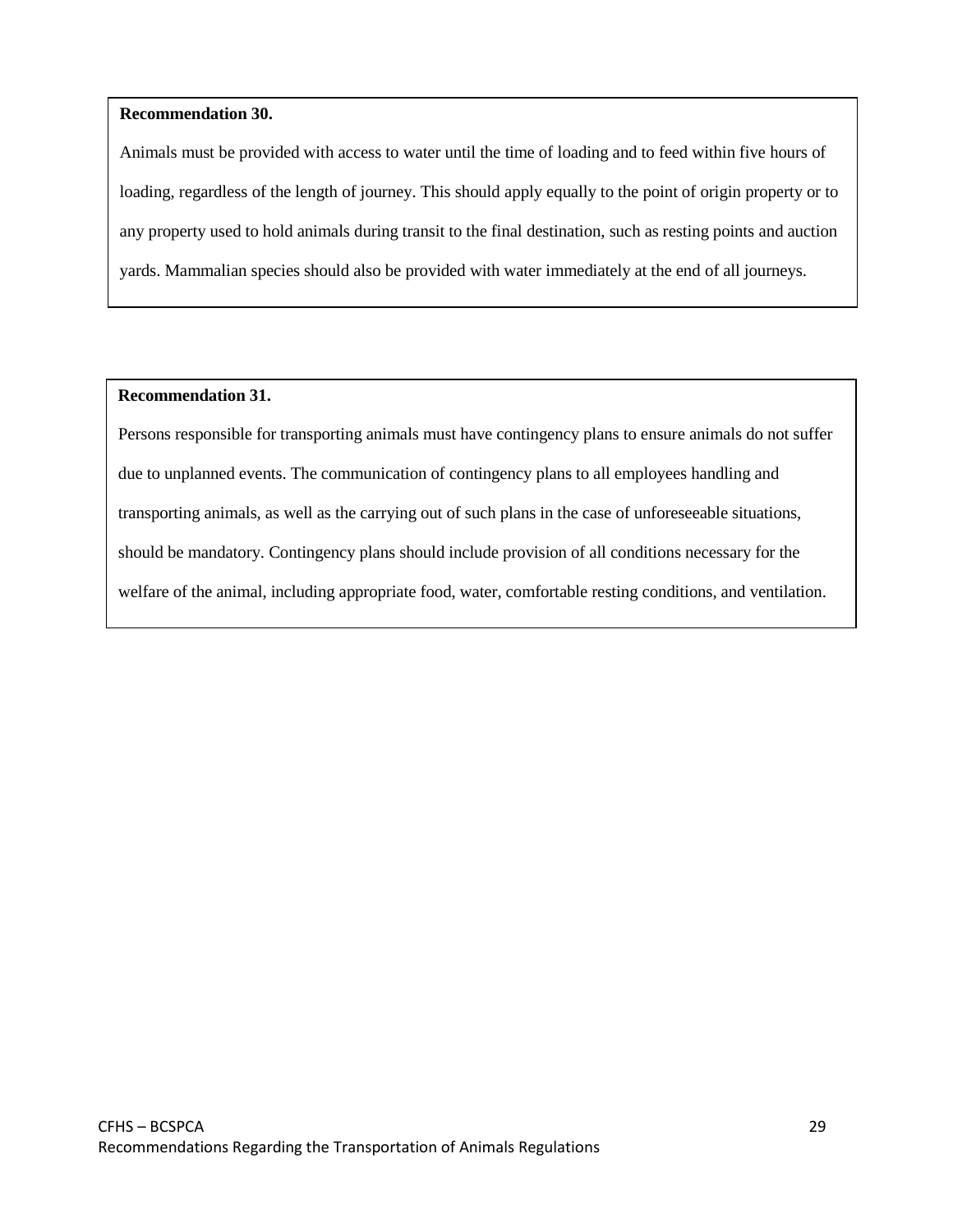# **Reports of Injured Animals**

## **Recommendation 32.**

We propose that this regulation not be limited to air and sea carriers. The operator of every conveyance carrying animals should be responsible for reporting the nature of any deaths or severe injuries to animals, which occurred in transit.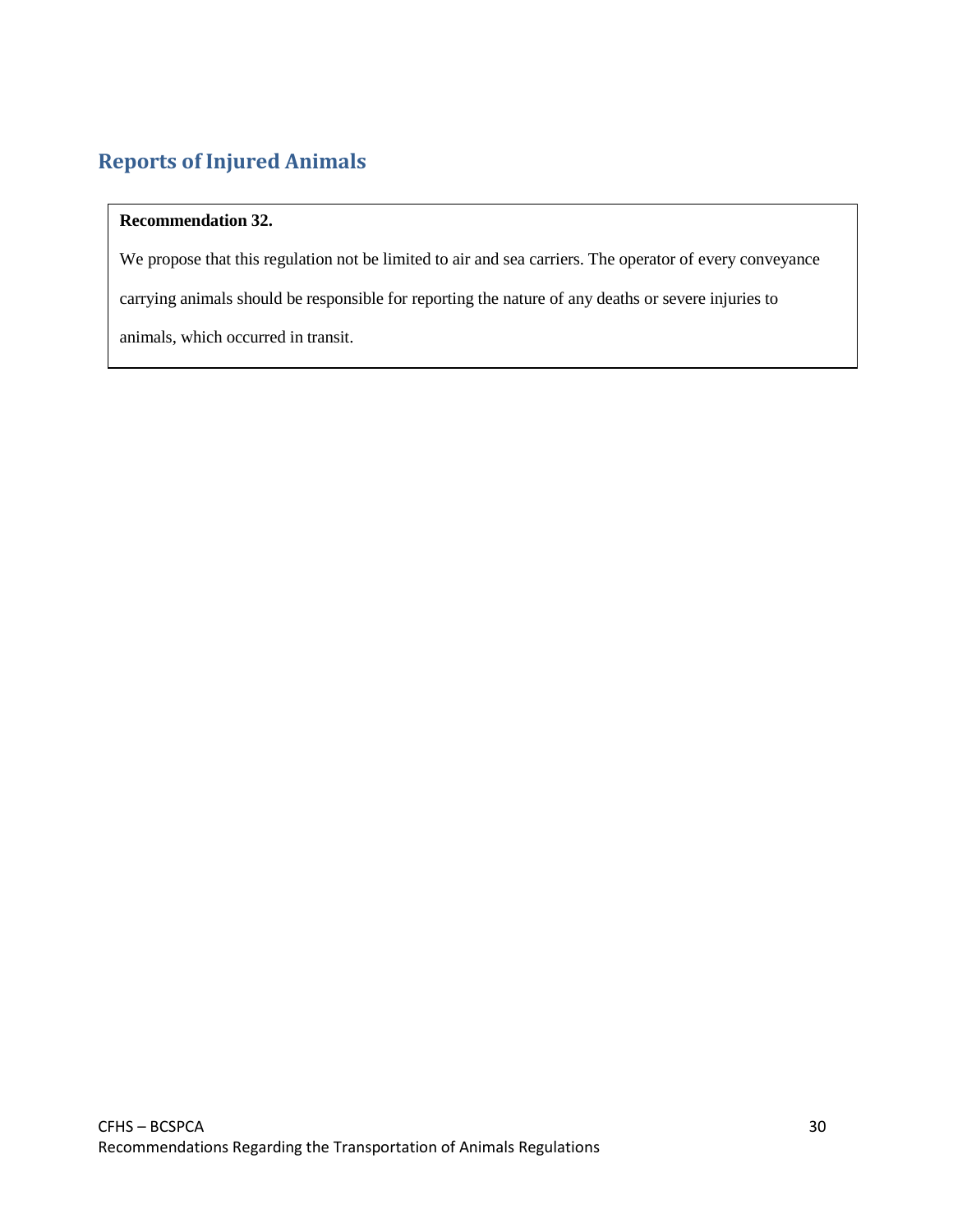## **FURTHER RECOMMENDATIONS**

## **Enforcement**

### **Background**

No matter how progressive regulations are, they are relatively ineffective if there is no way to enforce them. Because the CFIA oversees a broad range of health and animal issues, there is not always adequate funding for farm animal transport inspectors.

## **Recommendation 33.**

We recommend that more funding be provided – either from within CFIA or from Agriculture and Agri-Food Canada – to facilitate increased inspector activity and sufficient enforcement of these regulations.

## **Driver Training and Insurance**

#### **Background**

As demonstrated by Kenny and Tarrant (1987a and b) and Tarrant et al (1988), the ability of cattle to maintain balance while being transported is strongly related to unpredictable motions of the vehicle. Approximately 86% of the cases of loss of balance occur due to cornering, braking, acceleration, gear change, swaying of the truck, or a combination of these events. Bradshaw et al (1996) also demonstrated that rough journeys caused greater stress in pigs (using plasma cortisol) than did smooth journeys. Ruiz de la Torre et al (2001) found similar results with lambs (using heart rate and plasma cortisol). Similar results have been obtained for sheep (Cockram et al, 2004). Accordingly, it is vital that drivers (1) select a route that minimizes these events and (2) are adequately trained to reduce the impact of these events on the animals.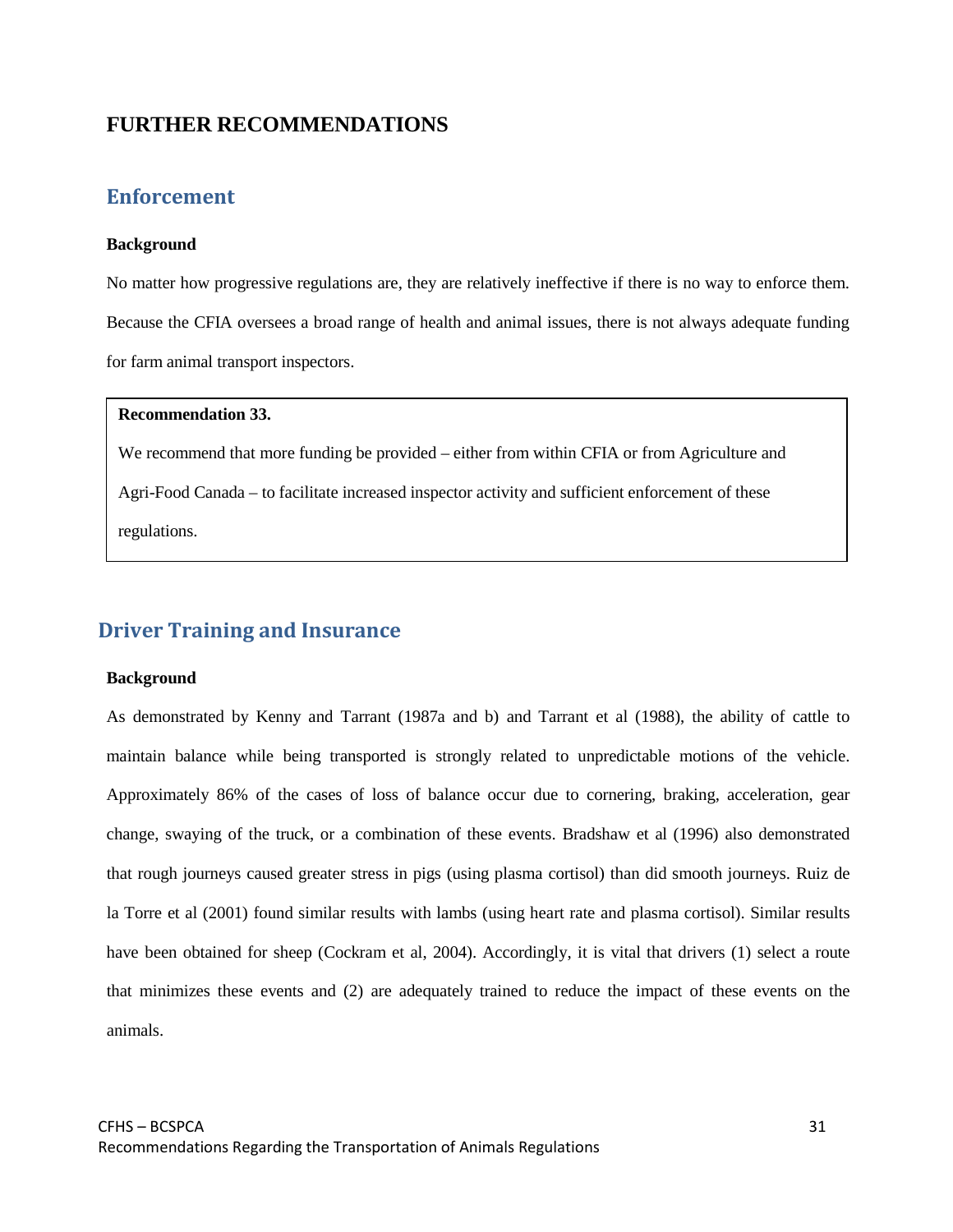## **Recommendation 34.**

Drivers of conveyances should receive training and certification in safe driving techniques, animal handling, and emergency actions in much the same way that drivers of hazardous materials are required to complete specialized training in that field.

## **Recommendation 35.**

Animal transporters must not be permitted to insure against losses due to mortality, bruising, bone breakage, "dark, firm, and dry" (DFD) or "pale, soft, exudative" (PSE) meat as this diminishes the incentives for these individuals to provide good animal welfare during transportation. Such a regulation would not prevent transporters from using normal vehicle insurance against road accidents.

## **Research**

Further to these specific comments, CFHS and the BCSPCA wish to call for an increase in dedicated funding for research on the welfare of animals during transportation in Canada.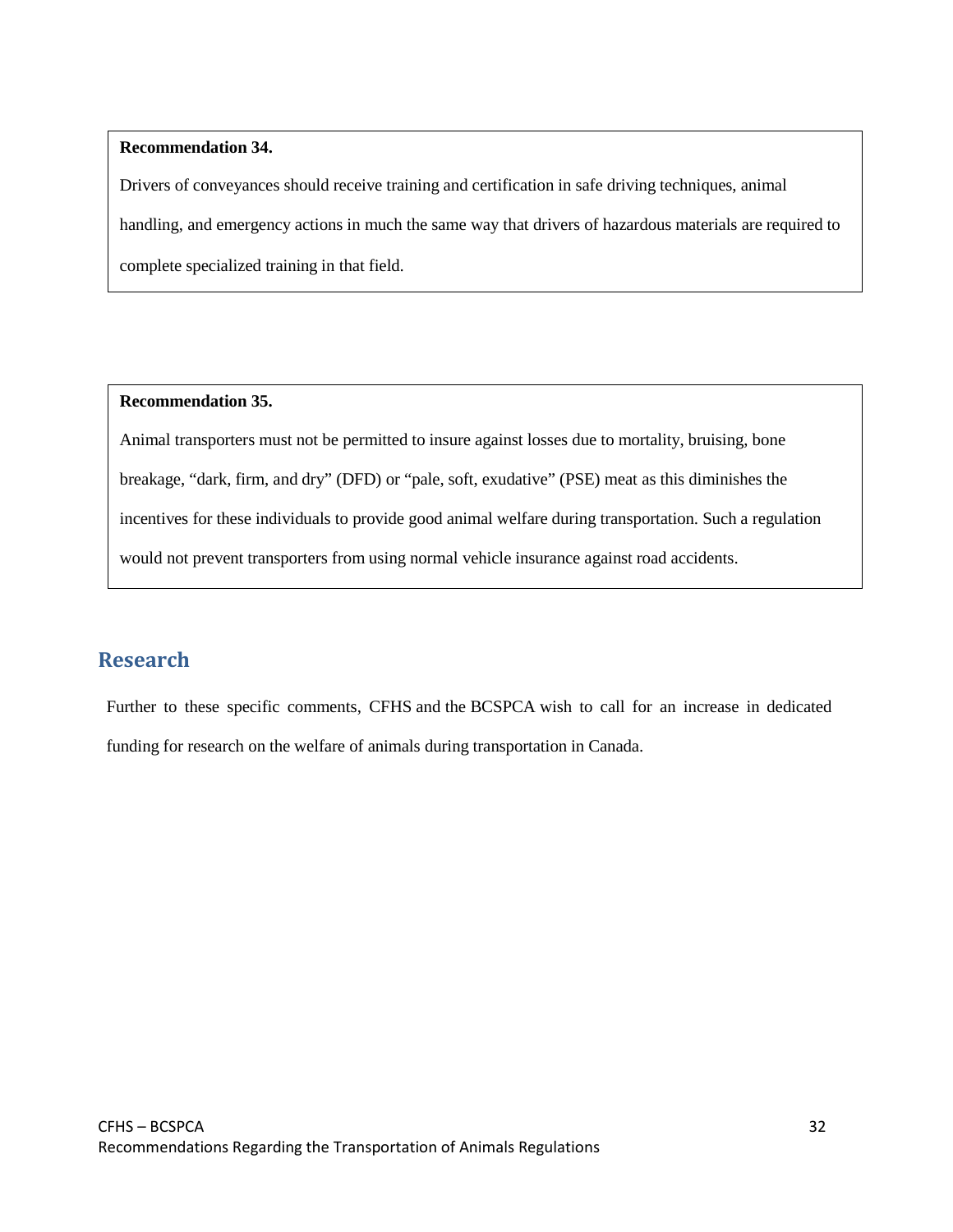## **APPENDIX A: BODY CONDITION SCORE FOR DAIRY CATTLE**

The scorer assesses the following 8 body regions of each cow:

- spinous processes
- region between spinous and transverse processes
- transverse processes
- overhanging shelf of transverse processes
- tuber coxae (hooks) and tuber ischii (pins) of the pelvis
- region between each pelvic hook and pin
- region between the hooks
- region between the tail-head and pelvic pin

The scorer assigned an overall body condition score to the animal on a scale of 1 to 5, using 0.25

increments, where:

- $1 =$  severe underconditioning (emaciated)
- $2 =$  definition of the body frame is obvious
- $3 =$  body frame and fat covering are well-balanced
- $4 =$  body frame is less visible than fat covering
- $5$  = severe overconditioning (obese)

Edmonson et al., 1989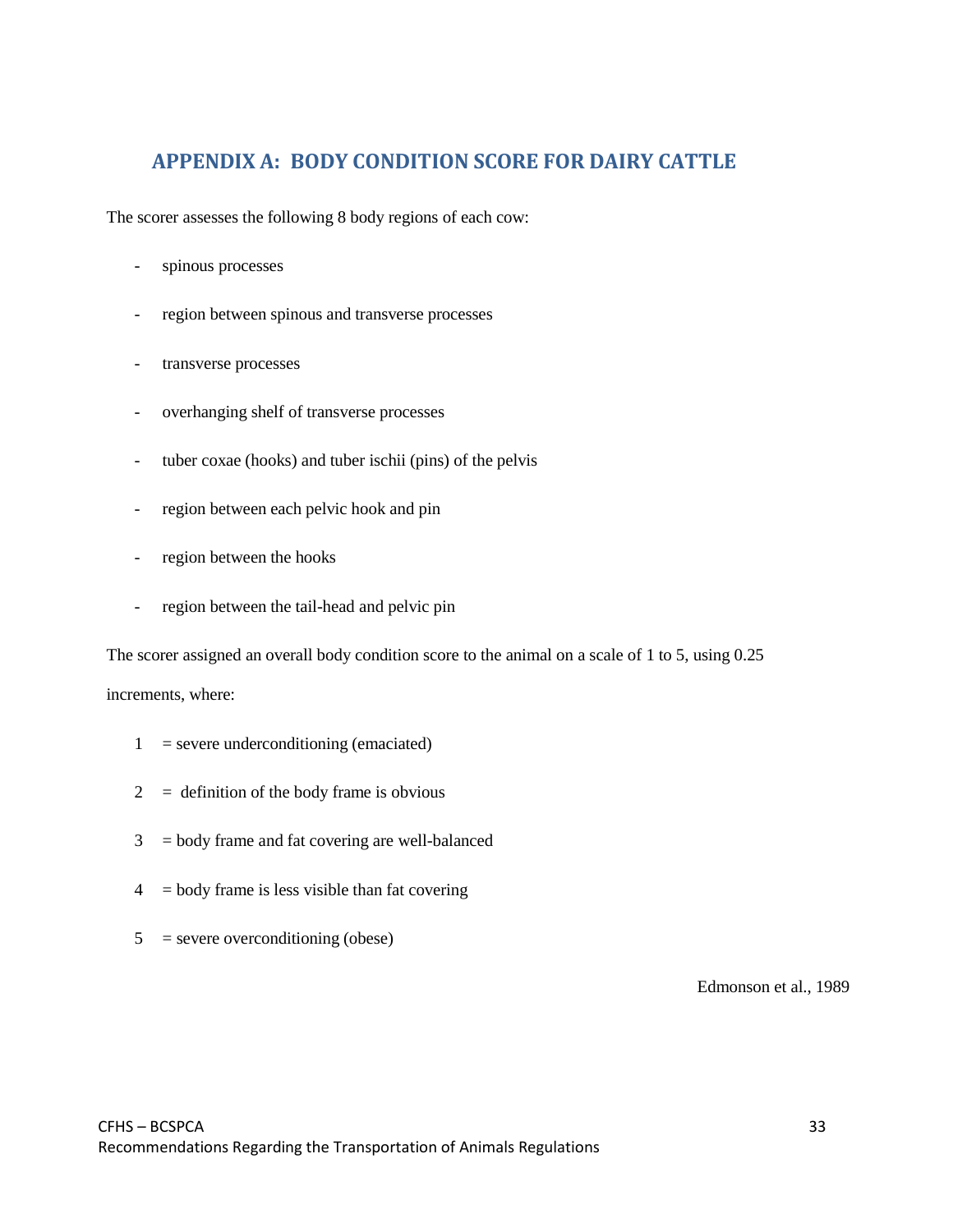# **APPENDIX B: BODY CONDITION SCORE FOR HORSES**

Fat cover is scored on six major areas of the animal: neck, withers, (where the neck ends and the back begins), the shoulder area, ribs, loins, and the tail-head.

## **Score Description:**

1 - Poor:

Emaciated. Prominent spinous processes, ribs, tai-lhead and hooks and pins. Noticeable bone structure on withers, shoulders and neck. No fatty tissues can be palpated.

2 - Very Thin:

Emaciated. Slight fat covering over base of spinous processes. Transverse processes of lumbar vertebrae feel rounded. Prominent spinous processes, ribs, tail-head and hooks and pins. Withers, shoulders and neck structures faintly discernible.

 $3 - Thin$ 

Fat built up about halfway on spinous processes, transverse processes cannot be felt. Slight fat cover over ribs. Spinous processes and ribs easily discernible. Tai-head prominent, but individual vertebrae cannot be visually identified. Hook bones appear rounded, but easily discernible. Pin bones not distinguishable. Withers, shoulders and neck accentuated.

4 -Moderately Thin:

Negative crease along back. Faint outline of ribs discernible. Tail-head prominence depends on conformation, fat can be felt around it. Hook bones not discernible. Withers, shoulders and neck not obviously thin.

5 - Moderate:

Back is level. Ribs cannot be visually distinguished, but can be easily felt. Fat around tail-head beginning to feel spongy. Withers appear rounded over spinous processes. Shoulders and neck blend smoothly into body.

6 - Moderate to Fleshy:

May have slight crease down back. Fat over ribs feels spongy. Fat around tai-lhead feels soft. Fat beginning to be deposited along the sides of the withers, behind the shoulders and along the sides of the neck.

7 - Fleshy:

May have crease down back. Individual ribs can be felt, but noticeable filling between ribs with fat. Fat around tail-head is soft. Fat deposits along withers, behind shoulders and along the neck.

8 - Fat:

Crease down back. Difficult to palpate ribs. Fat around tail-head very soft. Area along withers filled with fat. Area behind shoulder filled in flush. Noticeable thickening of neck. Fat deposited along inner buttocks.

9- Extremely Fat:

Obvious crease down back. Patchy fat appearing over ribs. Bulging fat around tail-head, along withers, behind shoulders and along neck. Fat along inner buttocks may rub together. Flank filled in flush.

Henneke, 1983; Tarleton State Texas University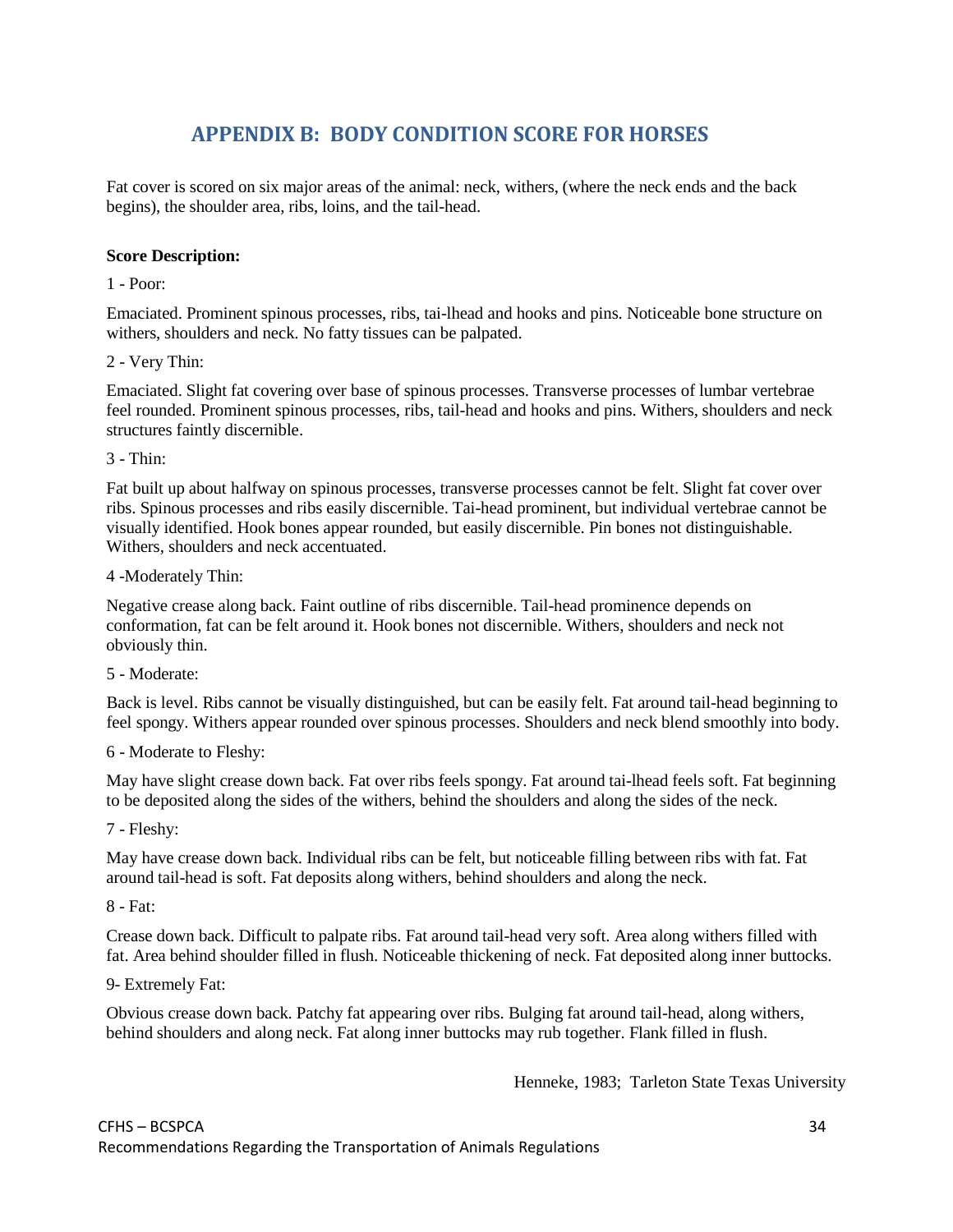# **APPENDIX C: GAIT SCORE FOR DAIRY CATTLE**

| Score | Description                       | Behavioral criteria                |
|-------|-----------------------------------|------------------------------------|
| 1.0   | Smooth and fluid movement         | Flat back                          |
|       |                                   | Steady head carriage               |
|       |                                   | Hind hooves land on or in front of |
|       |                                   | fore-hooves (track-up)             |
|       |                                   | Joints flex freely                 |
|       |                                   | Symmetrical gait                   |
|       |                                   | All legs bear weight equally       |
| 2.0   | Imperfect locomotion but ability  | Flat or mildly arched back         |
|       | to move freely not diminished     | Steady head carriage               |
|       |                                   | Hind hooves do not track up        |
|       |                                   | perfectly                          |
|       |                                   | Joints slightly stiff              |
|       |                                   | Slightly asymmetric gait           |
|       |                                   | All legs bear weight equally       |
| 3.0   | Capable of locomotion but ability | Arched back                        |
|       | to move freely is compromised     | Steady head carriage               |
|       |                                   | Hind hooves do not track-up        |
|       |                                   | Joints show signs of stiffness     |
|       |                                   | Asymmetric gait                    |
|       |                                   | Slight limp can be discerned       |
| 4.0   | Ability to move freely is         | Obvious arched back                |
|       | obviously diminished              | Head bobs slightly                 |
|       |                                   | Hind hooves do not track-up        |
|       |                                   | Joints are stiff and strides are   |
|       |                                   | hesitant                           |
|       |                                   | Asymmetric gait                    |
|       |                                   | Reluctant to bear weight on at     |
|       |                                   | least one limb but still uses that |
|       |                                   | limb in locomotion                 |
| 5.0   | Ability to move is severely       | Extremely arched back              |
|       | restricted and must be vigorously | Obvious head bob                   |
|       | encouraged to move                | Poor tracking-up with short        |
|       |                                   | strides                            |
|       |                                   | Obvious joint stiffness            |
|       |                                   | characterized by lack of joint     |
|       |                                   | flexion with very hesitant and     |
|       |                                   | deliberate strides                 |
|       |                                   | Asymmetric gait                    |
|       |                                   | Inability to bear weight on one or |
|       |                                   | more limbs                         |

Flower and Weary, 2006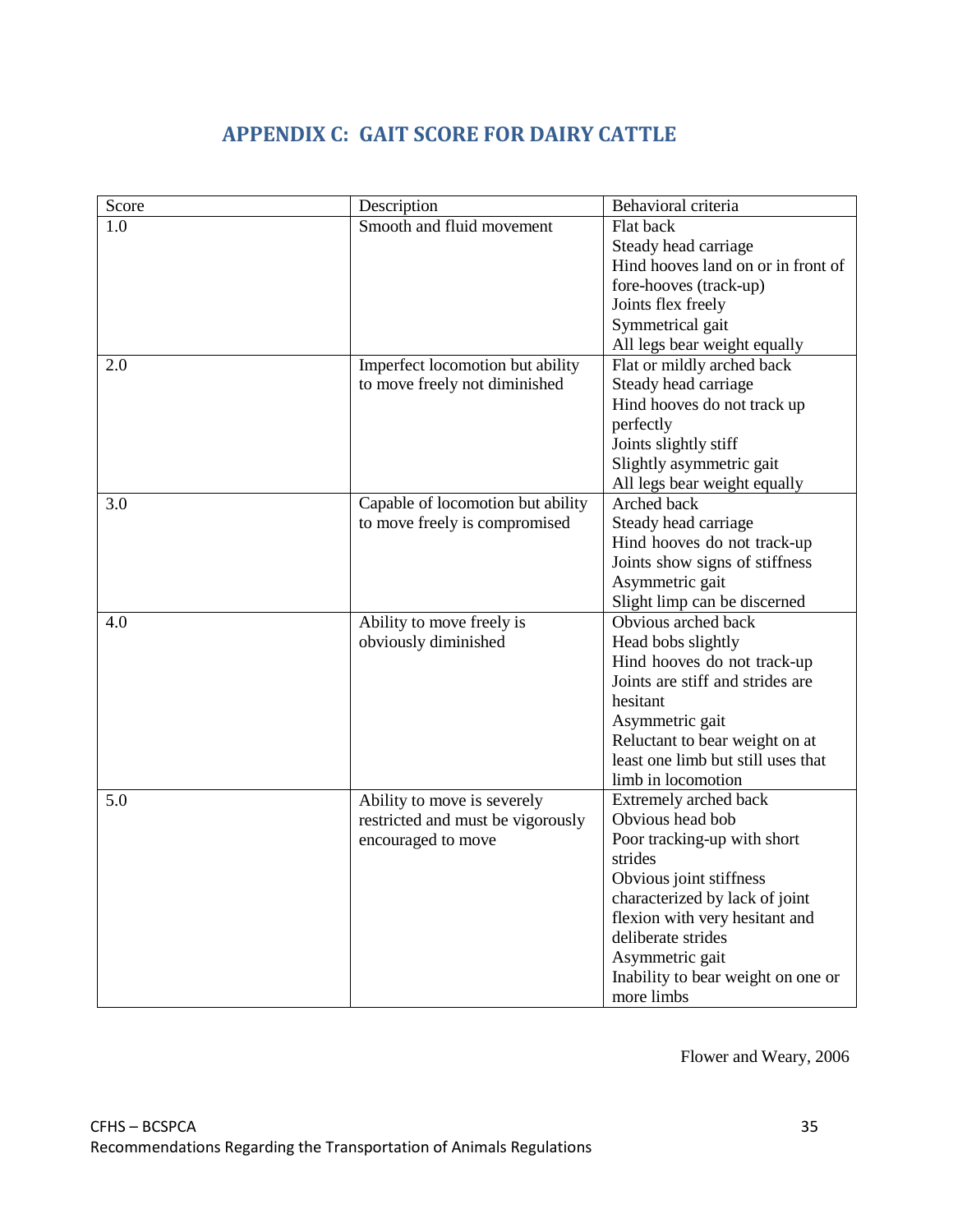## **REFERENCES**

Agnes, F., P. Sartorelli, B.H. Abdi, and A. Locatelli. 1990. Effect of transport loading or noise on blood biochemical variables in calves. Am. J. Vet. Res. 51:1679-1681.

Allison, C. P., A. L. Marr, N. L. Berry, D. B. Anderson, D. J. Ivers, L. F. Richardson, K. Keffaber, R. C. Johnson and M. E. Doumit. 2006. Effects of halothane sensitivity on mobility status and blood metabolites of HAL-1843-normal pigs after rigorous handling J. Anim. Sci. 84:1015-1021

Anderson, N.V., DeBowes, R.m., Nyrop, K.A. and Dayton, A.D. 1985. Mononuclear phagocytes of transport-stressed horses with viral respiratory tract infection. Am. J. Vet. Res. 46: 2272.

Animal Health and Welfare Panel (AHAW). 2004. The welfare of animals during transport. European Food Safety Authority. Accepted on March 30<sup>th</sup>. Available at: [http://www.efsa.eu.int](http://www.efsa.eu.int/)

Bradshaw, R.H., R.F. Parrot, M.L. Forsling, J.A. Goode, D.M. Lloyd, R.G. Rodway, and D.M. Broom. 1996. Stress and travel sickness in pigs: effects of road transport on plasma concentrations of cortisol, betaendorphin and lysine vasopressin. Animal Science 63:507-516.

Broom, D. M., J.A. Goode, S.J.G. Hall, D.M. Lloyd, R.F. Parrott. 1996. Hormonal and physiological effects of a 15 hour road journey in sheep: Comparison with the responses to loading, handling and penning in the absence of transport. British Veterinary Journal. 152: 593–604.

Brown, S.N., Knowles, T.G., Edwards, J.E., Warriss, P.D. 1999. Behavioural and physiological responses of pigs to being transported for up to 24 hours followed by six hours recovery in lairage. Vet. Rec. 145(15):421-426.

Budgell, K. L. and F. G. Silversides, 2004. Bone breakage in three strains of end-of-lay hens. Can. J. An. Sci. 84:745-747.

Canadian Agri-Food Research Council (CARC). 2001. Recommended code of practice for the care and handling of farm animals. Transportation. Available at: [http://www.carc-crac.ca](http://www.carc-crac.ca/)

Canali, C., S. Diverio, A. Barone, A. Dal Bosco, and V. Beghelli. 2000. The effect of transport and slaughter on rabbits reared in two different production systems. Pp. 511-517. In: Proceedings of  $7^{\circ}$  World Rabbit Congress, Valencia, Spain, July 4-7<sup>th</sup>.

Chrisman, M.V., Hodgson, D.R., Bayly, W.M., and H.D. Liggit. 1992. Effects of transport on constituents of bronchoalveolar lavage fluid from horses. Cornell Vet. 82: 233-246.

Christensen, L. and P. Barton Gade. 1999. Temperature profile in double-decker transporters and some consequences for pig welfare during transport. Occ. Publ. Br. Soc. Anim. Sci. No. 23. Farm Animal Welfare – Who Writes the Rules? 125-128.

Chupin, J.M., Savignac, C., Aupiais, A. ,and J. Lucbert. 2000. Le transport de longue duree des bovines vivants. Rencontres Recherches Ruminants. 7:80.

Clark, D.K., T.H. Friend, and G. Dellmeir. 1993. The effect of orientation during trailer transport on heart rate, cortisol and balance in horses. Appl. Anim. Behav. Sci. 38:179-189.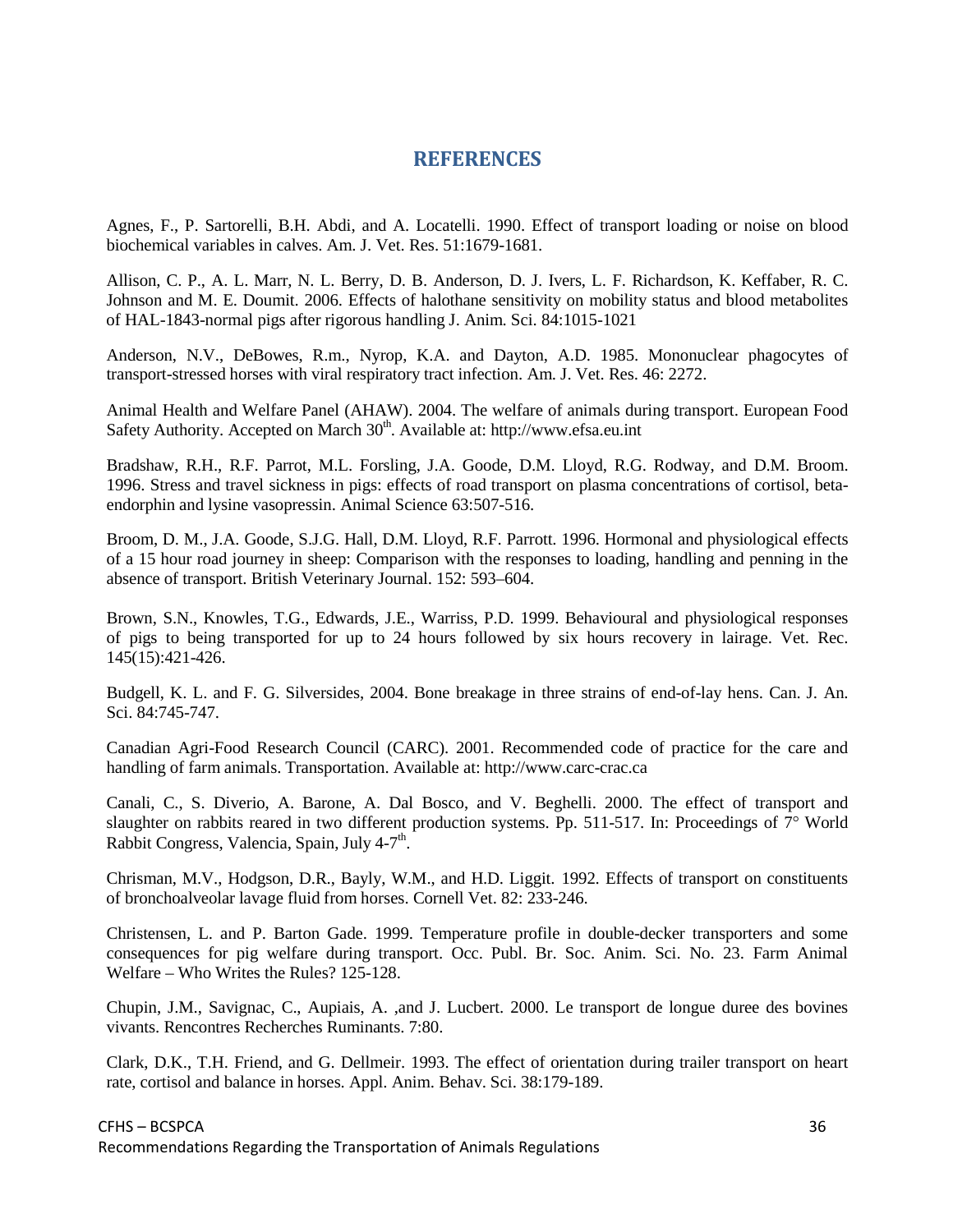Classen, H.L. T. Knezacek, G.P. Audren, S. Stephens T. Crowe, E.M. Barber, A. A. Olkowski, M.A. Mitchell and P.J. Kettlewell. 2002. Studies on broiler chicken transportation in Saskatchewan. Poultry Extension Service. University of Saskatchewan. Project SDAF#19990256- 24BX.

Cochran, S. L.. Hui, K. P. C Crowe, T. G. Bligh, K. Classen, H. L. and E. M. Barber. 2006. Assessing the performance of an actively heated and ventilated broiler transport prototype. Poultry Science Association 2006 Annual Meeting – Abstracts of Papers. p. 83.

Cockram, M.S. and R.A. Lee. 1991. Some preslaughter factors affecting the occurrence of bruising in sheep. British Veterinary Journal 147:120-125.

Cockram, M.S., E.M. Baxter, L.A. Smith, S. Bell, C.M. Howard, R.J. Prescott, and M.A. Mitchell. 2004. Effect of driver behaviour, driving events and road type on the stability and resting behaviour of sheep in transit. Anim. Sci. 79:165-176.

Collins, M.N., T.H. Friend, F.D. Jousan, and S.C. Chen. 2000. Effects of density and displacement, falls, injurieds, and orientation during horse transportation. Appl. Anim. Behav. Sci. 67:169-179.

Edmonson, A. J., I. J. Lean, L. D. Weaver, T. Farver, and G. Webster. 1989. A body condition scoring chart for holstein dairy cows. J. Dairy Sci. 72:68-78.

Eldridge, G.A. and C.G. Winfield. 1988. The behavior and bruising of cattle during transport at different space allowances. Aust. J. Exp. Agric. 28: 695-698.

Farm Animal Welfare Council (FAWC). 1991. Report on the European Commission Proposals on the Transport of Animals. London: MAFF Publications.

Federation of Veterinarians of Europe (FVE). 2001. Transport of Live Animals. Opinion paper. Available at: [http://www.fve.org](http://www.fve.org/)

Flower, F.C. and D.M. Weary. 2006. Effect of hoof pathologies on subjective assessments of dairy cow gait. J. Dairy Sci. 89:139–146.

Geverink, N.A., R.H. Bradshaw, E. Lambooij, V.R. Wiegant, D.M. Broom. 1998. Effects of simulated lairage conditions on the physiology and behaviour of pigs. Vet Rec. 143:241-244.

González, L.A., K. S. Schwartzkopf-Genswein, M. Bryan, R. Silasi and F. Brown. 2012a. Relationships between transport conditions and welfare outcomes during commercial long haul transport of cattle in North America. J. Anim. Sci. Published online June 4, 2012: http://jas.fass.org/content/early/2012/05/17/jas.2011- 4796

González, L.A., K. S. Schwartzkopf-Genswein, M. Bryan, R. Silasi and F. Brown. 2012b. Benchmarking study of industry practices during commercial long haul transport of cattle in Alberta, Canada. J. Anim. Sci. Published online June 4, 2012: http://jas.fass.org/content/early/2012/05/17/jas.2011-4770.

González, L.A., K. S. Schwartzkopf-Genswein, M. Bryan, R. Silasi and F. Brown. 2012c. Factors affecting body weight loss during commercial long haul transport of cattle in North America.. J. Anim. Sci. Published online June 4, 2012.

Goddard, P.J. 1998. The welfare of deer. Acta Veterinaria Hungarica 46:395-404.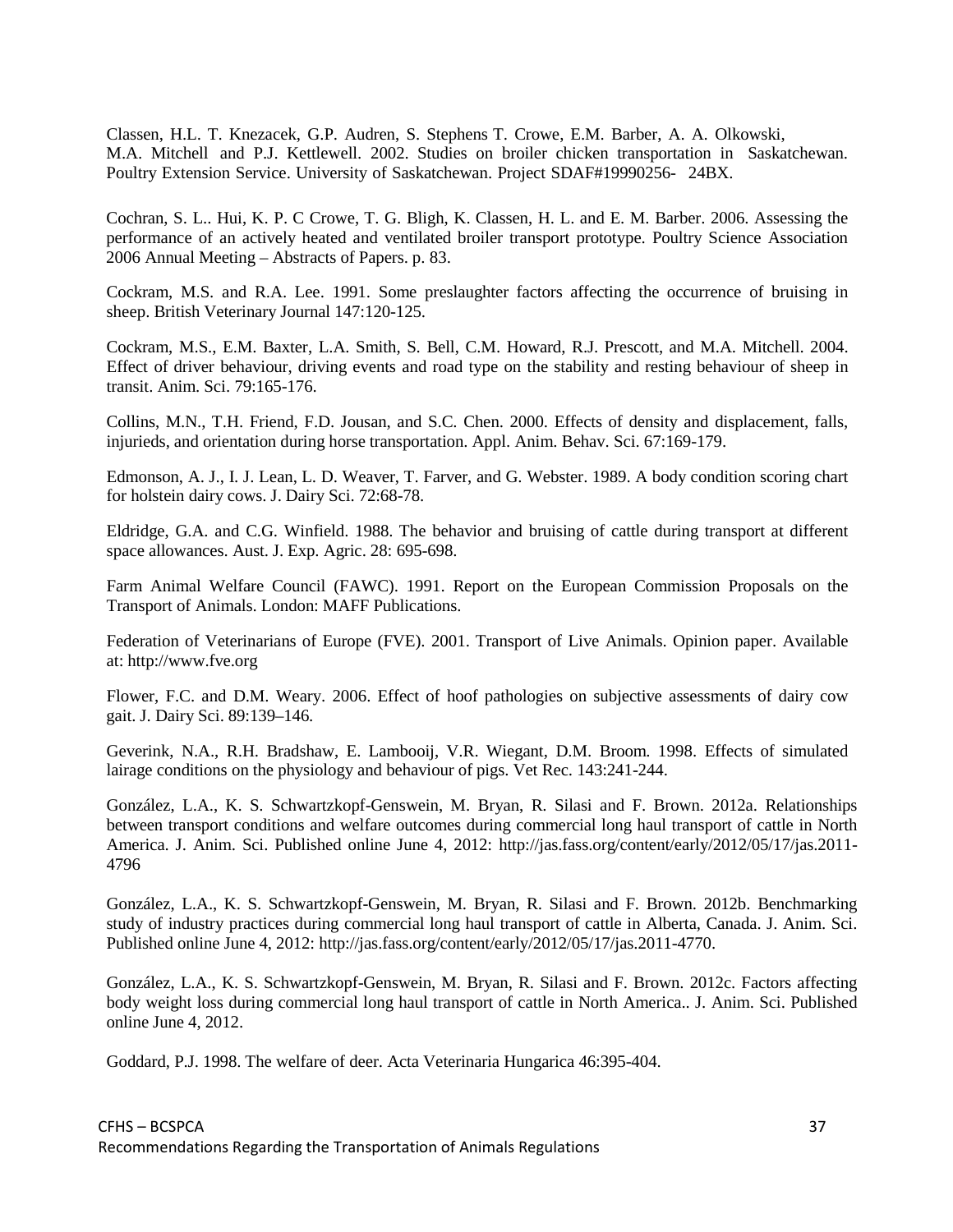Grandin. T. 1997. Assessment of stress during transport and handling. Journal of American Science. 75: 249- 257.

Grandin, T. 2000. Handling and welfare of livestock in slaughter plants. Pp. 409-439. In: Livestock Handling and Transport. Ed. T. Grandin. CABI Publishing, New York.

Haigh, J.C. and Hudson, R.J. 1993. Farming Wapiti and Red Deer. Mosby, Toronto, pp. 67-98.

Gregory, N.G. and L.J. Wilkins. 1989. Broken bones in domestic fowl: Handling and processing damage in end‐of‐lay battery hens. British Poultry Science. 30: 555-562.

Gregory, N.G., L. J. Wilkins, S. D. Eleperuma, A. J. Ballantyne and N. D. Overfield. 1990. Broken bones in domestic fowls: Effect of husbandry system and stunning method in end of lay hens British Poultry Science. 3: 59-69.

Grigor, P.N., P.J. Goddard., C.A. Littlewood., and A.J. MacDonald. 1998. The behavioural and physiological reactions of farmed red deer to transport: effects of road type and journey time. Appl. Anim. Behav. Sci. 56:263-279.

Guise, J. and R.H.C. Penny. 1989. Factors affecting the welfare, carcass and meat quality of pigs. Anim. Prod. 49:517-521.

Hall, S.J.G. and R.H. Bradshaw. 1998. Welfare aspects of transport by road of sheep and pigs. J. Appl. Anim. Welf. Sci. 1:235-254.

Henneke, D.R., G.D. Potter, J.L. Kreider and B.F. Yeates. 1983. Relationship between condition score, physical measurements and body fat percentage in mares. Equine Veterinary Journal. 15: 371–372.

Kenny, F.J. and P.V. Tarrant. 1987a. The physiological and behavioural-responses of crossbred Friesen steers to short-haul transport by road. Livest. Prod. Sci. 17:63-75.

Kenny, F.J. and P.V. Tarrant. 1987b. The reaction of young bulls to short-haul road transport. Appl. Anim. Behav. Sci. 17:209-227.

Kent, J.E. and R. Ewbank. 1983. The effects of road transportation on the blood-constituents and behaviour of calves .1. 6 months old. Br. Vet. J. 139:228-235.

Knowles, T.G., S.N. Brown, P.D. Warriss, A.J. Phillips, S.K. Doland, P. Hunt, J.E. Ford, J.E. Edwards, and P.E. Watkins. 1995. Effects on sheep of transport by road for up to 24 hours. Vet. Rec. 136:431-438.

Knowles, T.G., P.D. Warriss, S.N. Brown, J.E. Edwards, P.E. Watkins, and A.J. Phillips. 1997. Effects on calves less than one month old of feeding or not feeding them during road transport of up to 24 hours. Vet. Rec. 140:116-124.

Knowles, T.G., P.D. Warriss, S.N. Brown, and J.E. Edwards. 1999. Effects on cattle of transportation by road for up to 31 hours. Vet. Rec. 145: 575-582.

Lambooij, E. 2000. Transport of Pigs. Pp. 275-296. In: Livestock Handling and Transport. Ed. T. Grandin. CABI Publishing, New York.

Luzi, F., E. Heinzi, C. Crimella, and M. Verga. 1992. Influence of transport on some production parameters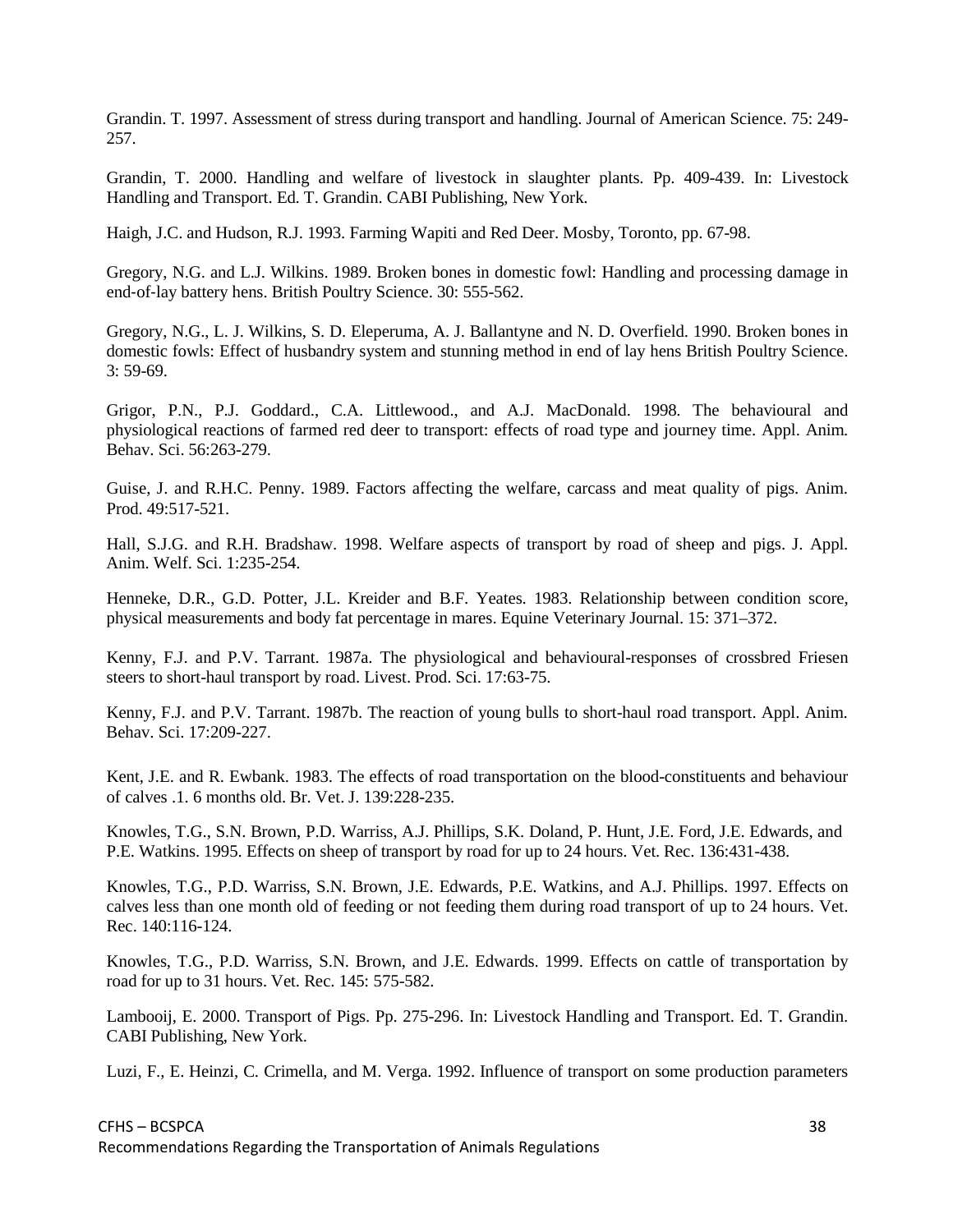in rabbits. J. Appl. Rabbit Res. 15:758-765.

Matthews, L.R. 2000. Deer Handling and Transport. Pp. 331-362. In: Livestock Handling and Transport. Ed. T. Grandin. CABI Publishing, New York.

Oikawa, M. and Kusunose, R.. 1995. Some epidemiological aspects of equine respiratory disease associated with transport. J. Equine. Sci. 6:25-29.

Phillips, P.A., B.K. Thompson, and D. Fraser. 1988. Preference tests of ramp design for young pigs. Can. J. Anim. Sci. 68:41-48.

Phillips, W.A., P.E. Juniewicz, M.T. Zavy, and D.L. Vontungelin. 1989. The effect of the stress and weaning and transport on white blood-cell patterns and fibrinogen concentration of beef-calves of different genotypes. Can. J. Anim. Sci. 69:333-340.

Randall, J. M. 1993. Environmental parameters necessary to define comfort for pigs, cattle and sheep in livestock transporters. Anim. Prod. 57:299-307.

Ruiz del Torre, J.L. Velarde, A., Diestre, A., Gispert, M., Hall, S.J.F., Broom, D.M., and X. Manteca. 2001. Effects of vehicle movement during transport on the stress response and meat quality of sheep. Veterinary Record. 148:227-229.

Sartorelli, P., S. Dominoni, and F. Agnes. 1992. Influence of duration of simulated transport on plasma stress markers in the calf. J. Vet. Med. A. 39:401-403.

Scientific Committee on Animal Health and Animal Welfare. (SCAHAW). 2004. Council Regulation (EC) No 1/2005 on the protection of animals during transport and related operations and amending directives. Available at: <http://ec.europa.eu/comm/food>

Stull, C.L. 1999. Responses of horses to trailer design, duration, and floor area during commercial transportation to slaughter. J. Anim. Sci. 77:2925-2933.

Stull, C.L. and A.V. Rodiek. 2000. Physiological responses of horses to 24 hours of transportation using a commercial van during summer conditions. J. Anim. Sci. 78:1458-1466.

Tarrant, P.V., F.J. Kenny, and D. Harrington. 1988. The effect of stocking density during 4 hour transport to slaughter on behavior, blood-constituents and carcass bruising in Friesen steers. Meat Sci. 24:209-222

Tarrant, P.V., F.J. Kenny, D. Harrington, and M. Murphy. 1992. Long-distance transportation of steers to slaughter – effect of stocking density on physiology, behavior and carcass quality. Livest. Prod. Sci. 30:223- 238.

Tarrant, V. and T. Grandin. 2000. Cattle Transport. Pp. 151-173. In: Livestock Handling and Transport. Ed. T. Grandin. CABI Publishing, New York.

Traub-Dargatz, J.L., McLinnon, A.O., Bruyninckz, W.J.., Thrall, M.A., Jones, R.L., and A.M.N. Blancquaert. 1988. Effect of transportation stress on bronchoalveolar lavage fluid analysis in female horses. Am. J. Vet. Res. 49:1026-1029.

van Putten, G. and W.J. Elshof. 1978. Observations on the effect of transport on the well being and lean quality of slaughter pigs. Anim. Reg. Stud. 1:247-271.